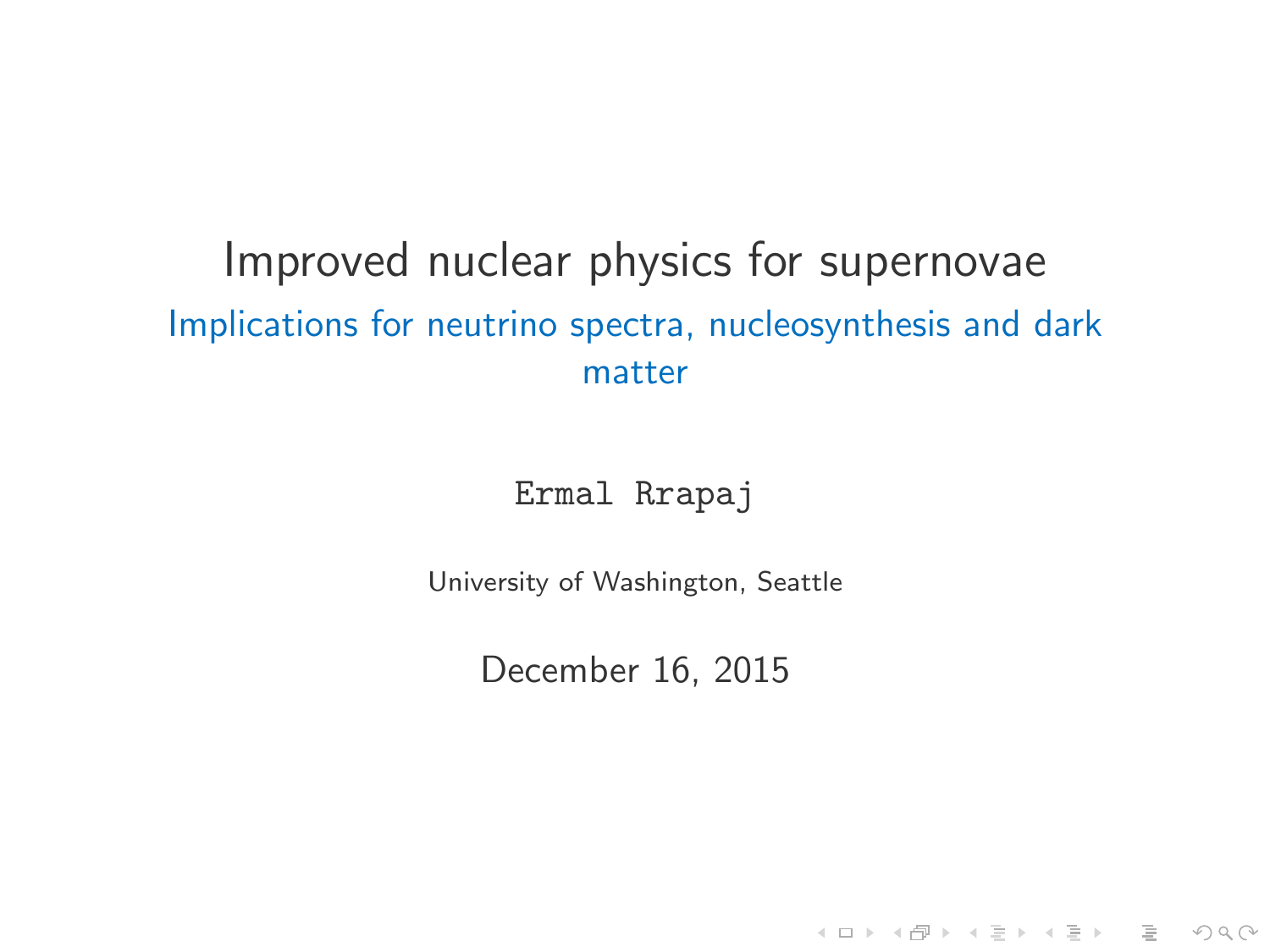# Core Collapse Supernovae

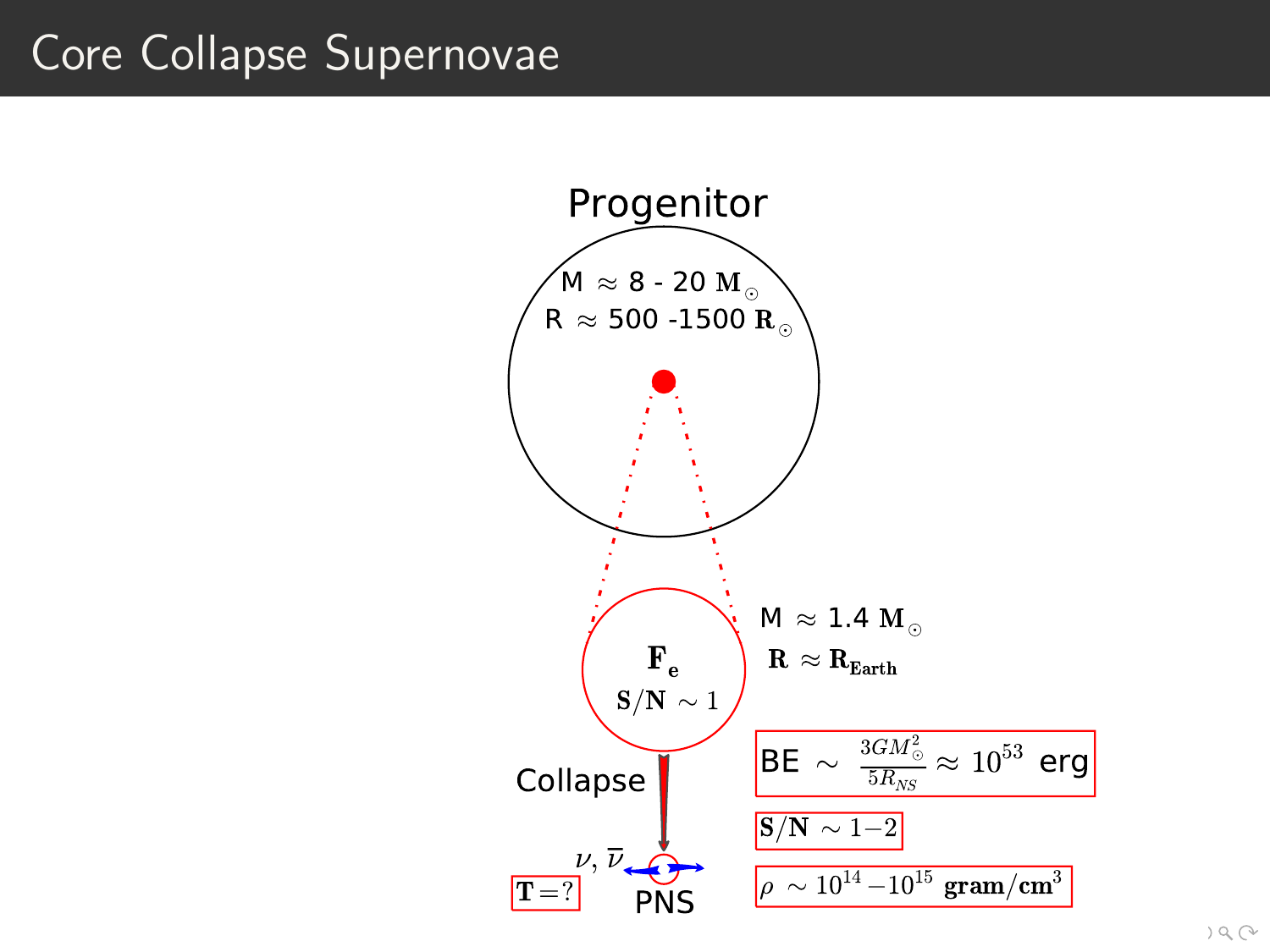# Core Collapse Supernovae

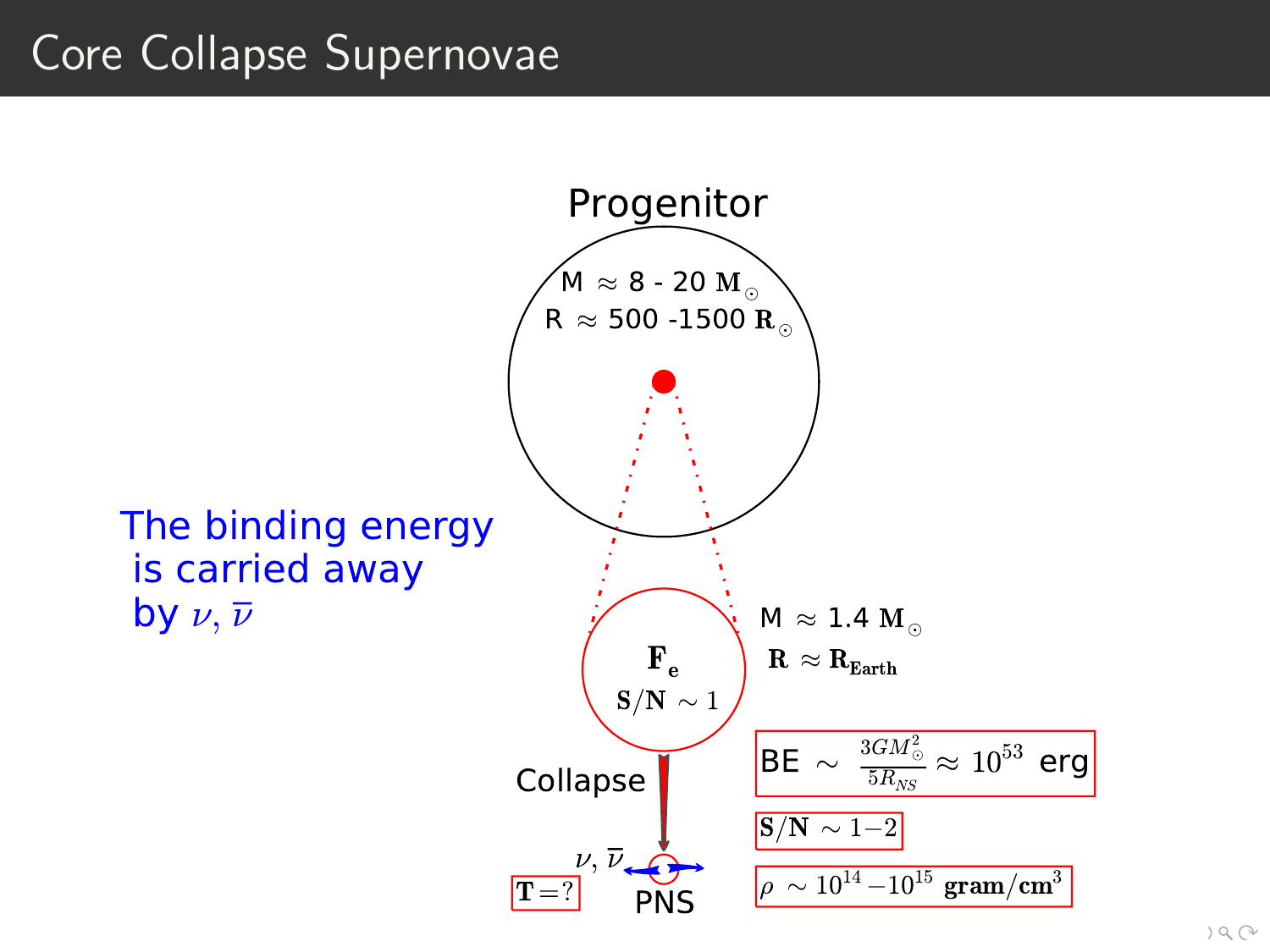# Core Collapse Supernovae

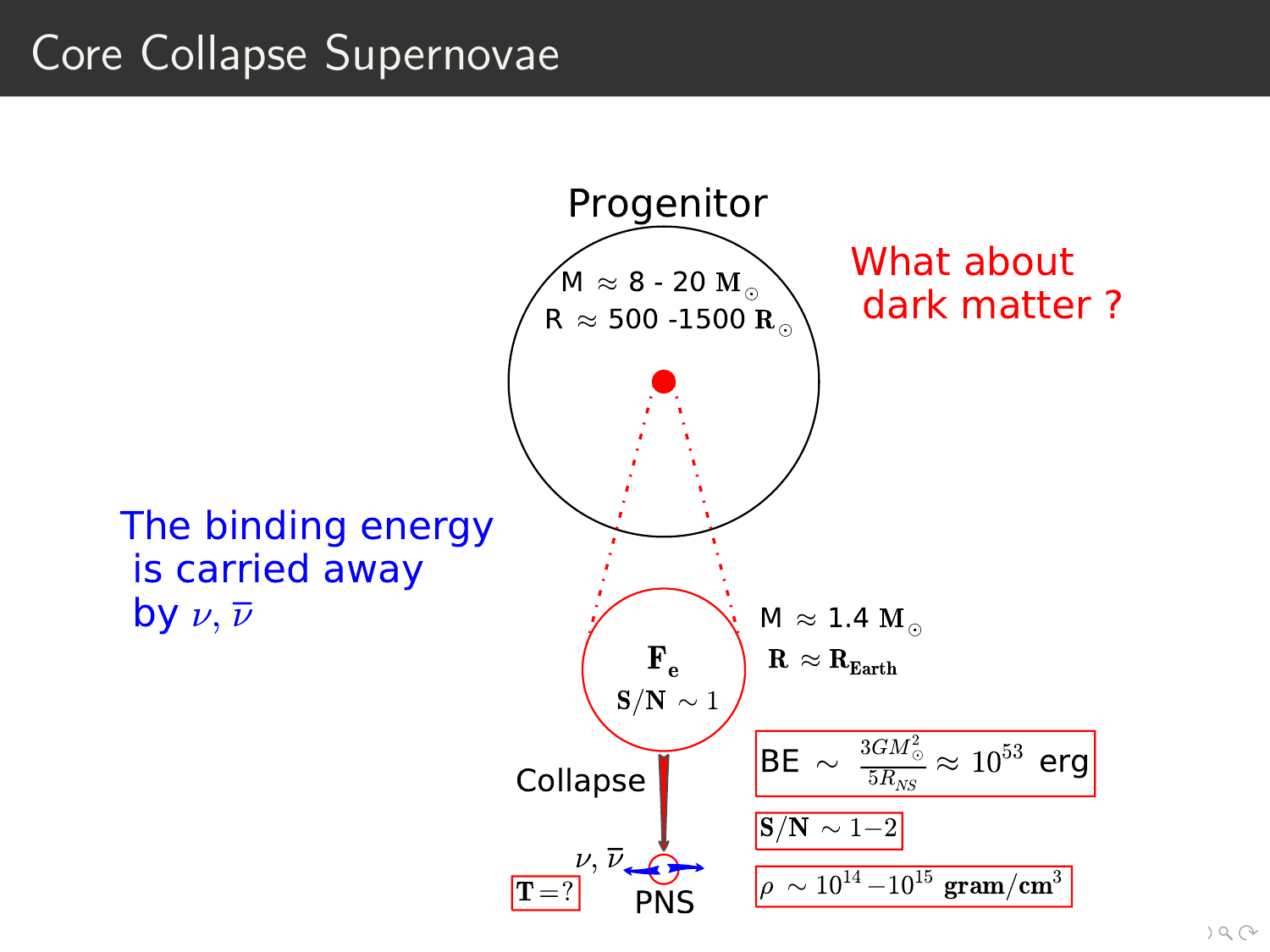## Detection of SN87A

Hirata et al, Phys. Rev. Lett. 58, (1490)

イロト イ部 トイモト イモト

 $\equiv$ 

 $OQ$ 



12 events in the burst sample observed in Kamiokande-II, and 8 events in the burst sample observed in the IMB detector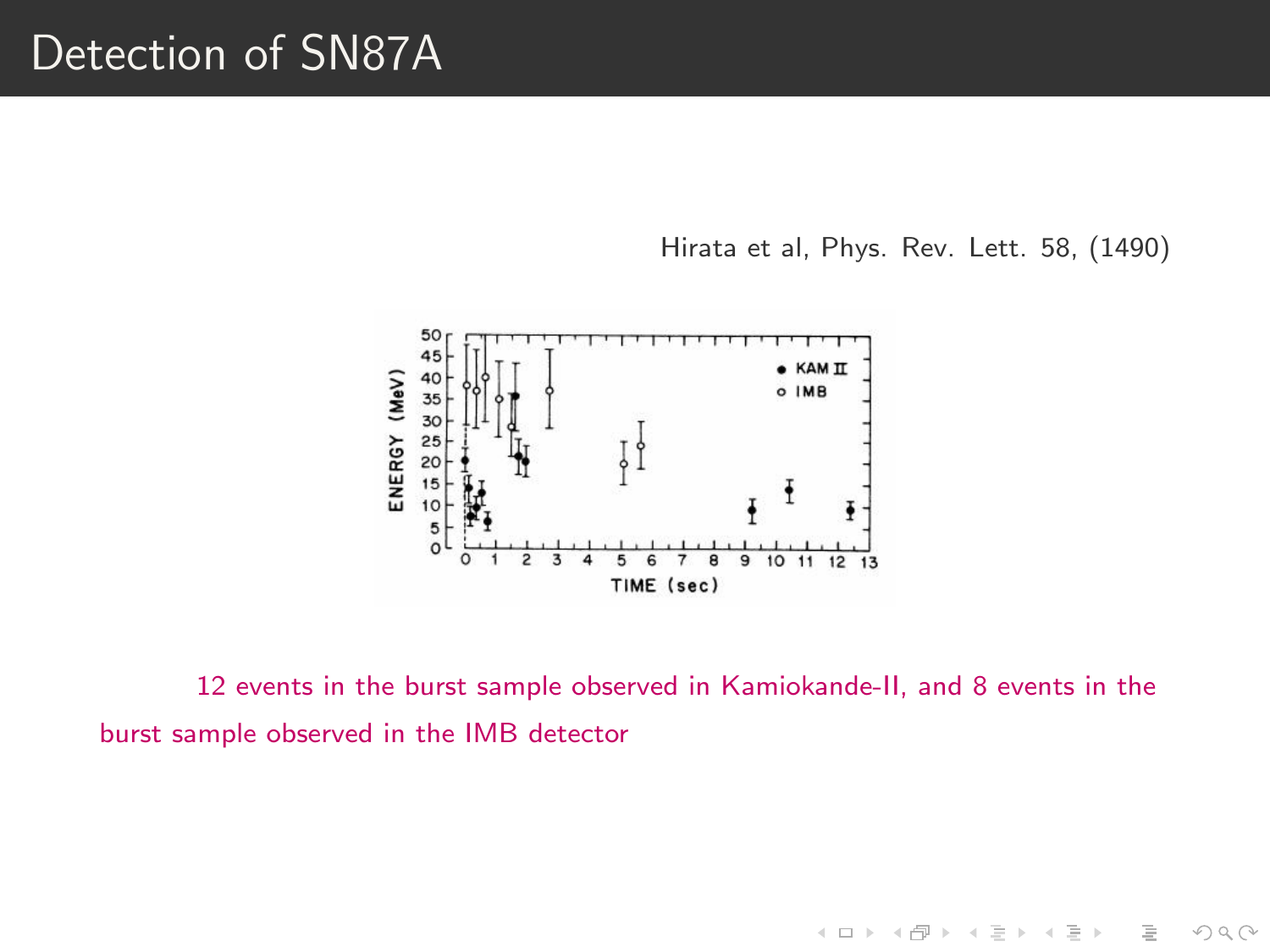Astron.Astrophys. 571 (2014) A16

**KED KARD KED KED E VOOR** 

#### Energy composition of our universe: Planck Data

- $\blacktriangleright$  Dark Energy: 68.3%
- Dark Matter (DM): 26.8%
- Attomic Matter:  $4.8\%$
- $\blacktriangleright$  Light: 0.005%
- $\blacktriangleright$  Neutrinos: 0.0034%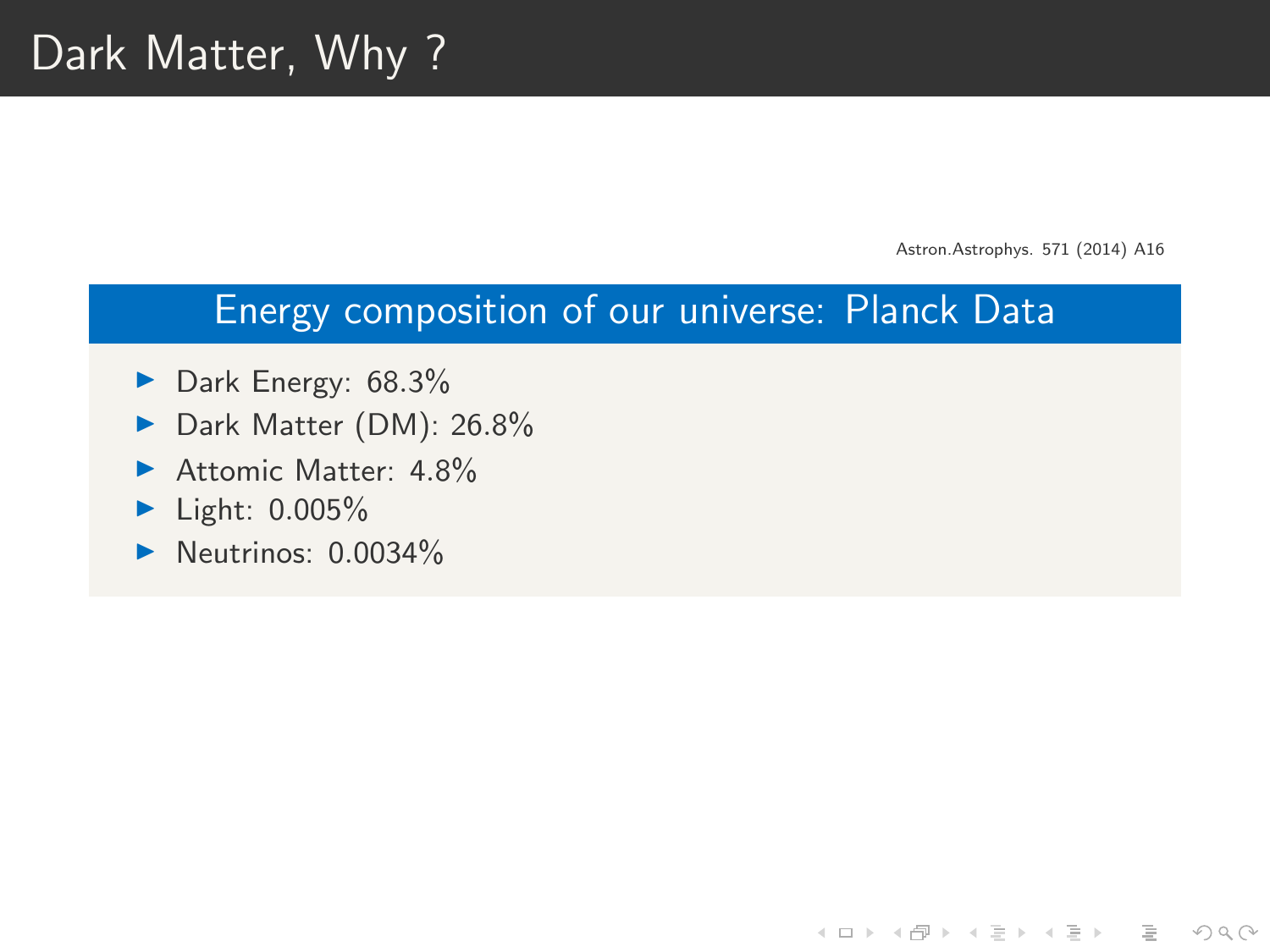Astron.Astrophys. 571 (2014) A16

KEEK (FER KEEK EEK) OR A

#### Energy composition of our universe: Planck Data

- $\blacktriangleright$  Dark Energy: 68.3%
- Dark Matter (DM): 26.8%
- Attomic Matter:  $4.8\%$
- $\blacktriangleright$  Light: 0.005%
- $\blacktriangleright$  Neutrinos: 0.0034%

# So, what is Dark Matter?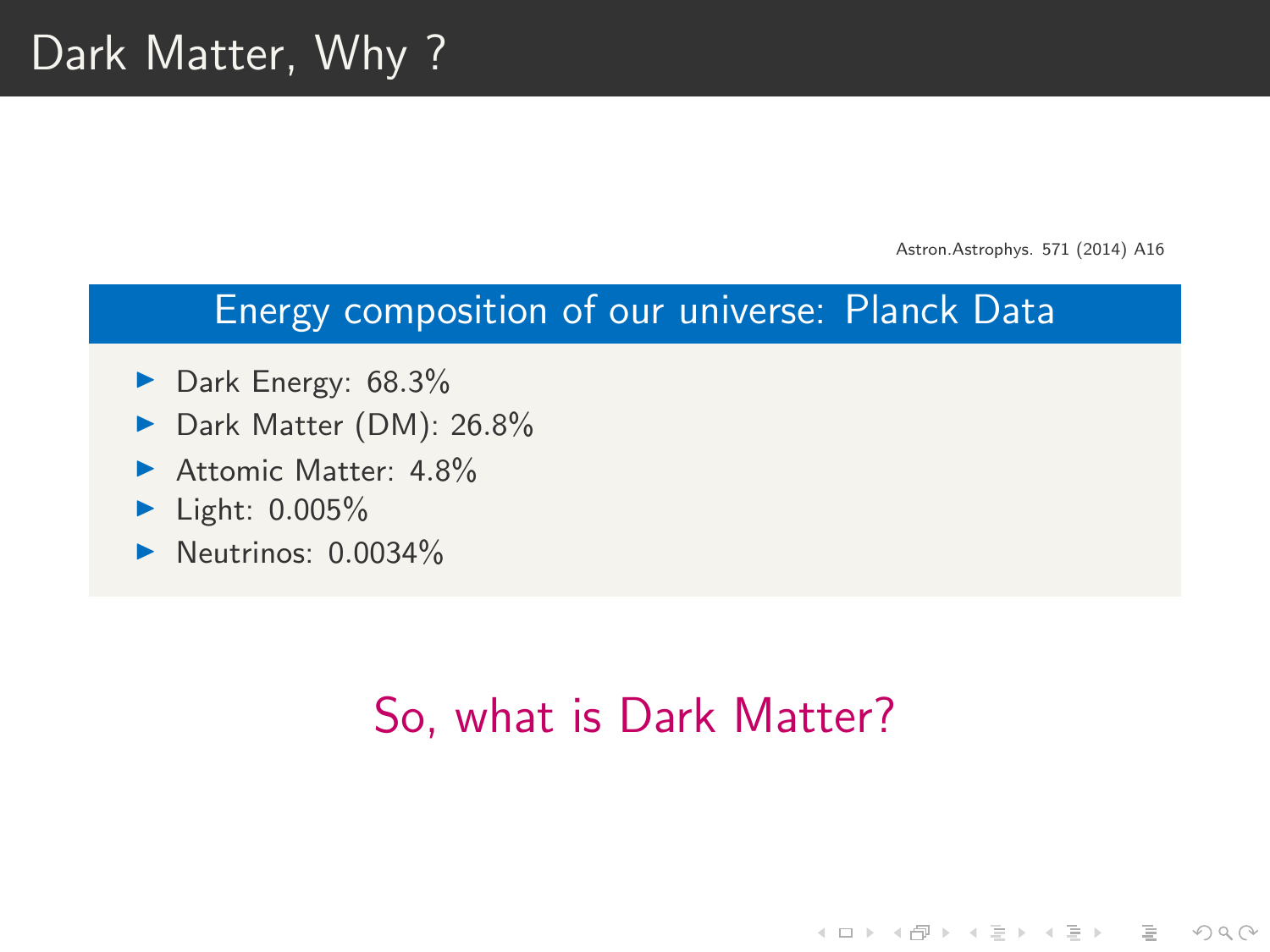Essig et al, arxiv:1311.0029 (2013)

イロト イ団ト イミト イミト ニミー りんぺ

<span id="page-7-0"></span>

| Portal     | Particles                | Operators                                                                                                                                                                   |
|------------|--------------------------|-----------------------------------------------------------------------------------------------------------------------------------------------------------------------------|
| "Vector"   | Dark Photons             | $-\epsilon eJ_u^{\rm SM}$                                                                                                                                                   |
| "Axion"    | PseudoScalars            | $\frac{a}{f_{\rm s}}\,G_{\mu\nu}\,\tilde{G}^{\mu\nu}, \frac{a}{f_{\rm s}}F_{\mu\nu}F^{\tilde\mu\nu}, \frac{\partial_\mu a}{f_{\rm s}}\overline{\Psi}\gamma^\mu\gamma^5\Psi$ |
| "Higgs"    | Dark Scalars             | $(\mu S + \lambda S^2)H^{\dagger}H$                                                                                                                                         |
| "Neutrino" | <b>Sterile Neutrinos</b> | <b>VNLHN</b>                                                                                                                                                                |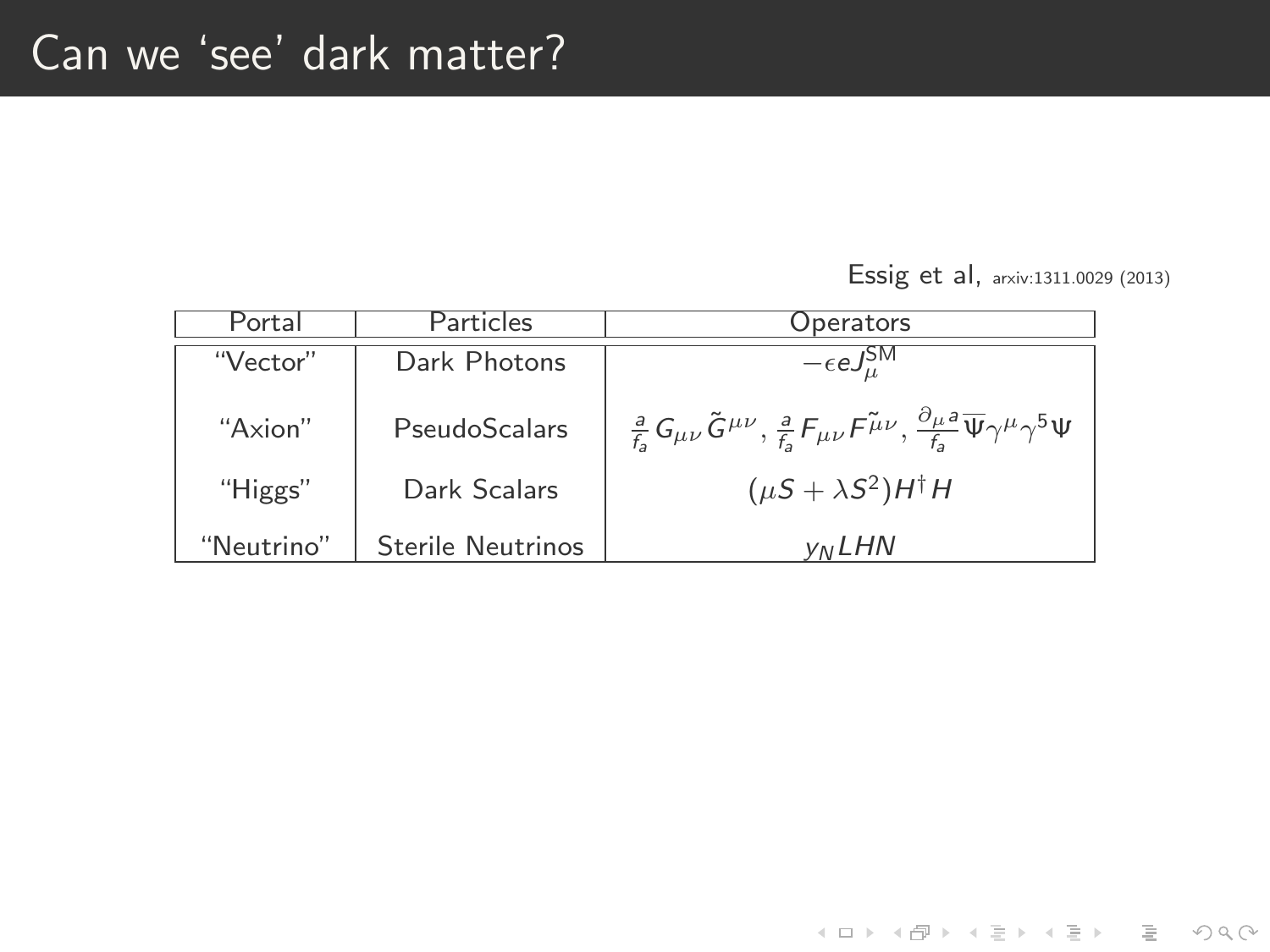Essig et al, arxiv:1311.0029 (2013)

イロト イ団ト イミト イミト ニミー りんぺ

| Portal     | Particles         | Operators                                                                                                                                                                            |
|------------|-------------------|--------------------------------------------------------------------------------------------------------------------------------------------------------------------------------------|
| "Vector"   | Dark Photons      | $-\epsilon e J^{\rm SM}_{\mu}$                                                                                                                                                       |
| "Axion"    | PseudoScalars     | $\tfrac{a}{f_{\rm s}} G_{\mu\nu} \tilde{G}^{\mu\nu}, \tfrac{a}{f_{\rm s}} F_{\mu\nu} F^{\tilde{\mu}\nu}, \tfrac{\partial_\mu a}{f_{\rm s}} \overline{\Psi} \gamma^\mu \gamma^5 \Psi$ |
| "Higgs"    | Dark Scalars      | $(\mu S + \lambda S^2)H^{\dagger}H$                                                                                                                                                  |
| "Neutrino" | Sterile Neutrinos | <b>VNLHN</b>                                                                                                                                                                         |

## <span id="page-8-0"></span>This talk will be focused on Dark Photons!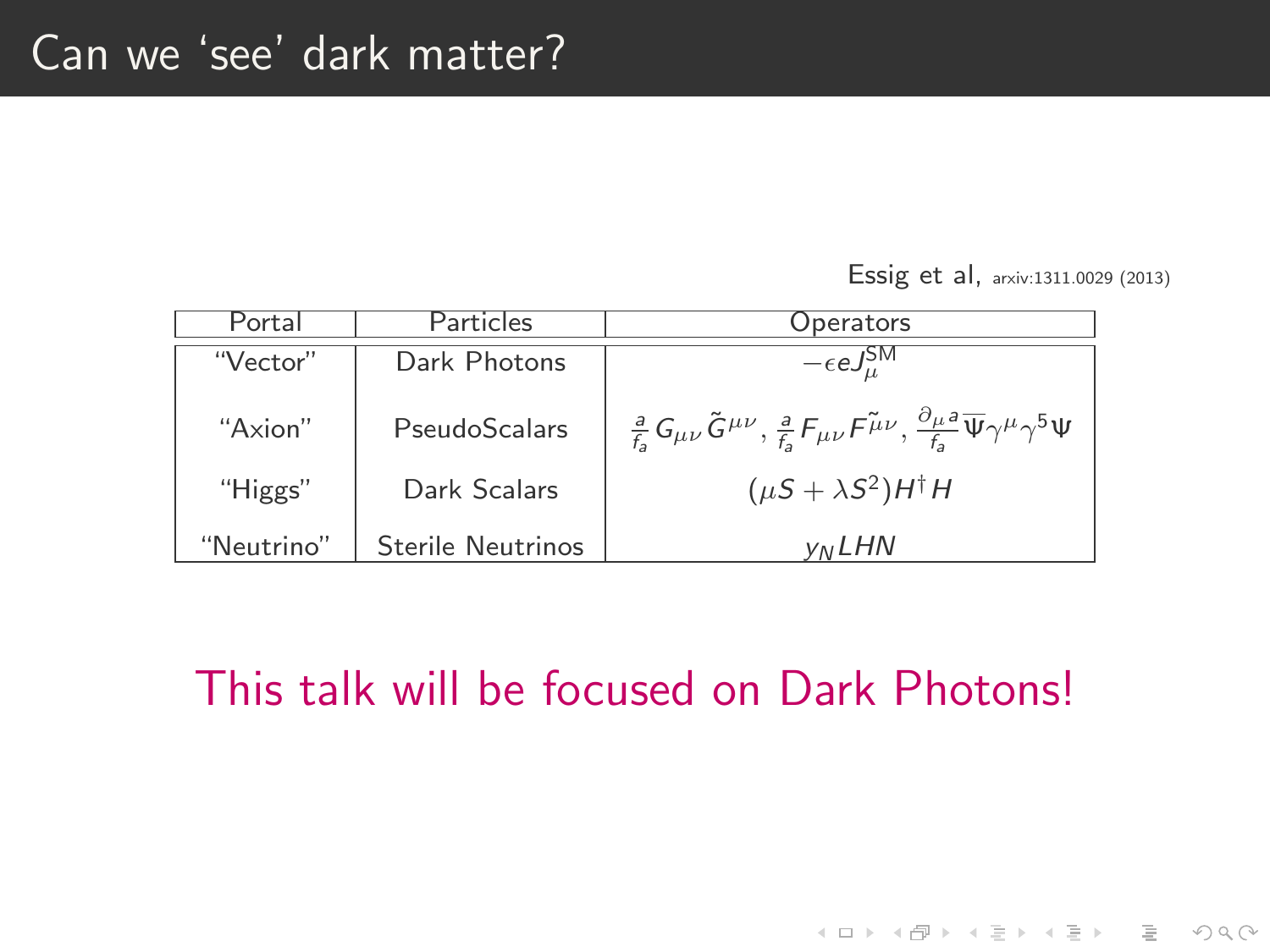## Dark Photons: How?

### High - Energy

$$
\mathcal{L} \supset -\frac{1}{4} (B_{\mu\nu})^2 - \frac{1}{4} (F^{\prime \mu\nu})^2 - \frac{\epsilon_Y}{2 \cos \theta_W} B_{\mu\nu} F^{\mu\nu} + \frac{1}{2} m_{A'}^2 A^{\prime 2} + g_D J^D_\mu A^{\prime \mu}_D
$$



### Low - Energy

<span id="page-9-0"></span>
$$
\mathcal{L} \supset g_Q A'_\mu J_\mu^{\text{EM}} - \frac{1}{2} m_{\gamma_Q}^2 A'_\mu A'^\mu + \left[ g_B V_\mu^B J_\mu^{\text{B}} - \frac{1}{2} m_{\gamma_B}^2 (V_\mu^B)^2 \right]
$$

Lee, Yang Phys. Rev. 98, 1501 (1955)

 $OQ$ 

Batell, deNerville, McKeen, Pos[pelo](#page-8-0)v[, R](#page-10-0)[it](#page-7-0)[z](#page-8-0) [Ph](#page-9-0)[ys.](#page-10-0) [R](#page-7-0)[ev.](#page-8-0) [D](#page-26-0) [9](#page-27-0)[0,](#page-7-0) [11](#page-8-0)[5014](#page-0-0) [\(20](#page-0-1)[14\)](#page-0-0)<br> $\Box$   $\rightarrow$   $\Box$   $\rightarrow$   $\Box$   $\rightarrow$   $\Box$   $\rightarrow$   $\Box$   $\rightarrow$   $\Box$   $\rightarrow$   $\Box$   $\equiv$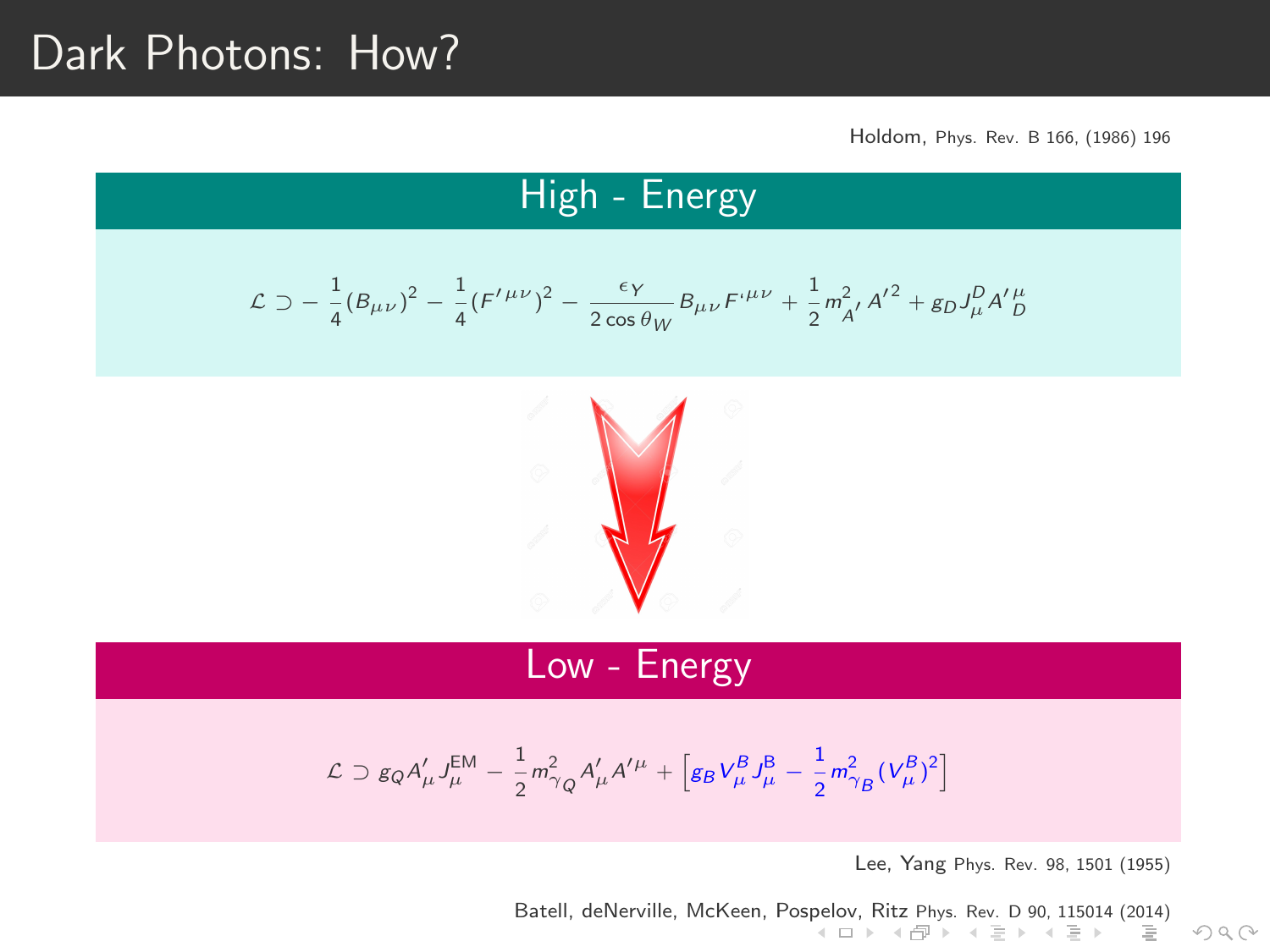# Dark Photons: Why?

<span id="page-10-0"></span>

### $\sqrt{g}$  Parameter Space



イロト イ押 トイヨ トイヨト  $\equiv$  $OQ$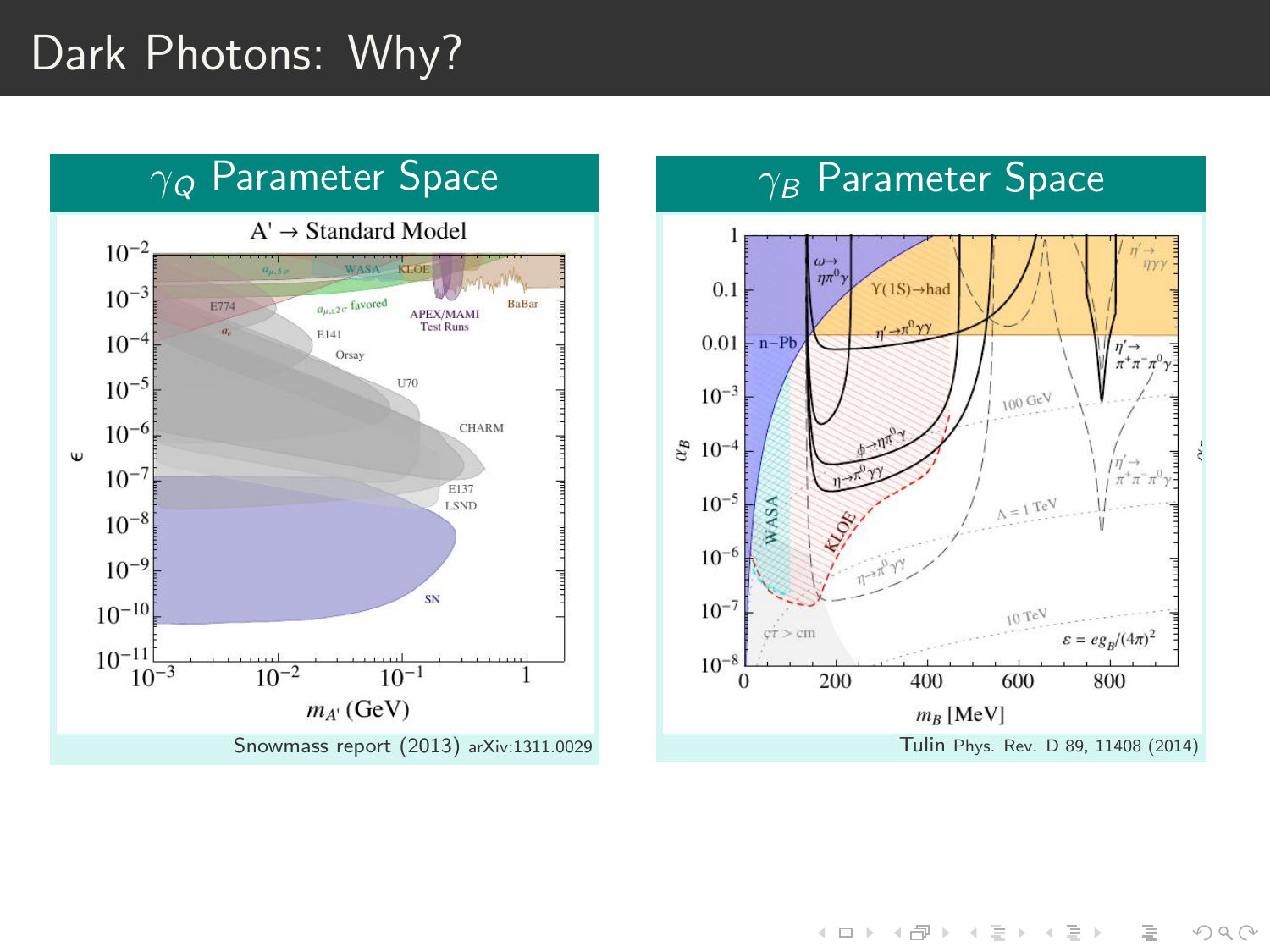# Dark Photons: Why?

http://hallaweb.jlab.org/experiment/APEX

**KED KARD KED KED E VOOR** 





140 MeV  $\leq m_{\gamma_B} \leq 550$  MeV

https://cnidlamp.jlab.org/RareEtaDecay/JDocDB/system/files/biblio/2015/04/jef-gan-aps-pdf.pdf

And many more other experiments

γ

 $u, d, s$ 

 $\pi^o$ o

 $\eta$  –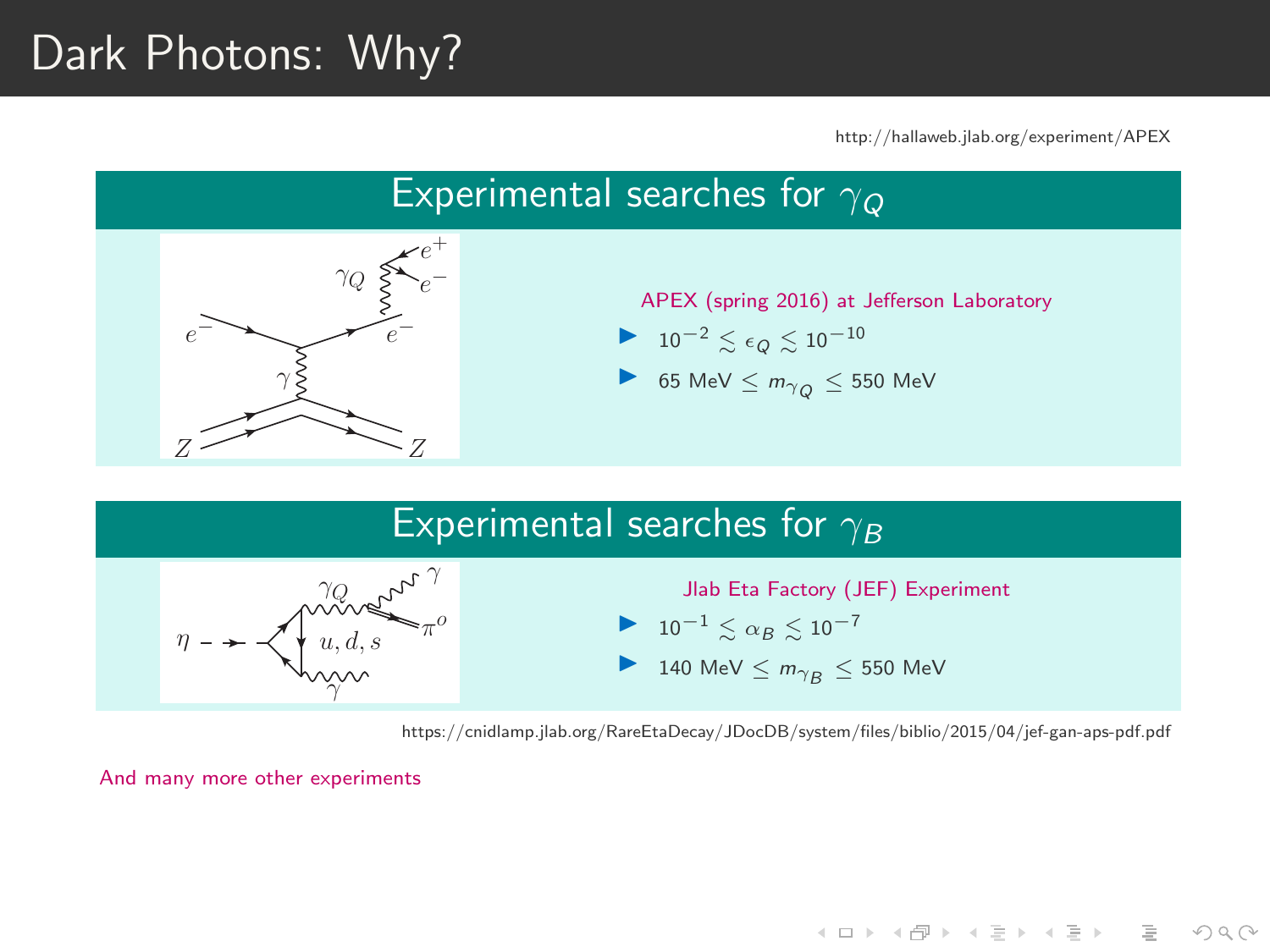## Implications for supernovae

### Dark matter cooling of PNS

- 1. produced in the hot core
- 2. light in mass  $\longrightarrow$  copious amounts!
- 3. sap energy from the core
- 4. reduce neutrino energy and burst duration!

#### Raffelt's Criteria

Conditions for fiducial calculations:

- $\blacktriangleright$   $T = 30$  MeV
- $\rho = 3 \times 10^{14}$  gram/cm<sup>3</sup>

# $\dot{E}\approx 10^{19}\frac{\rm erg}{\rm g\, cm\ s}\ \Longrightarrow$  Neutrino burst duration is halfed!

"Stars as laboratories for fundamental physics: The astrophysics of neutrinos, axions, and other weakly interacting particles" (University of Chicago Press, 1996)

**A DIA K PIA K BIA K BIA K DA K BIA K DA CA**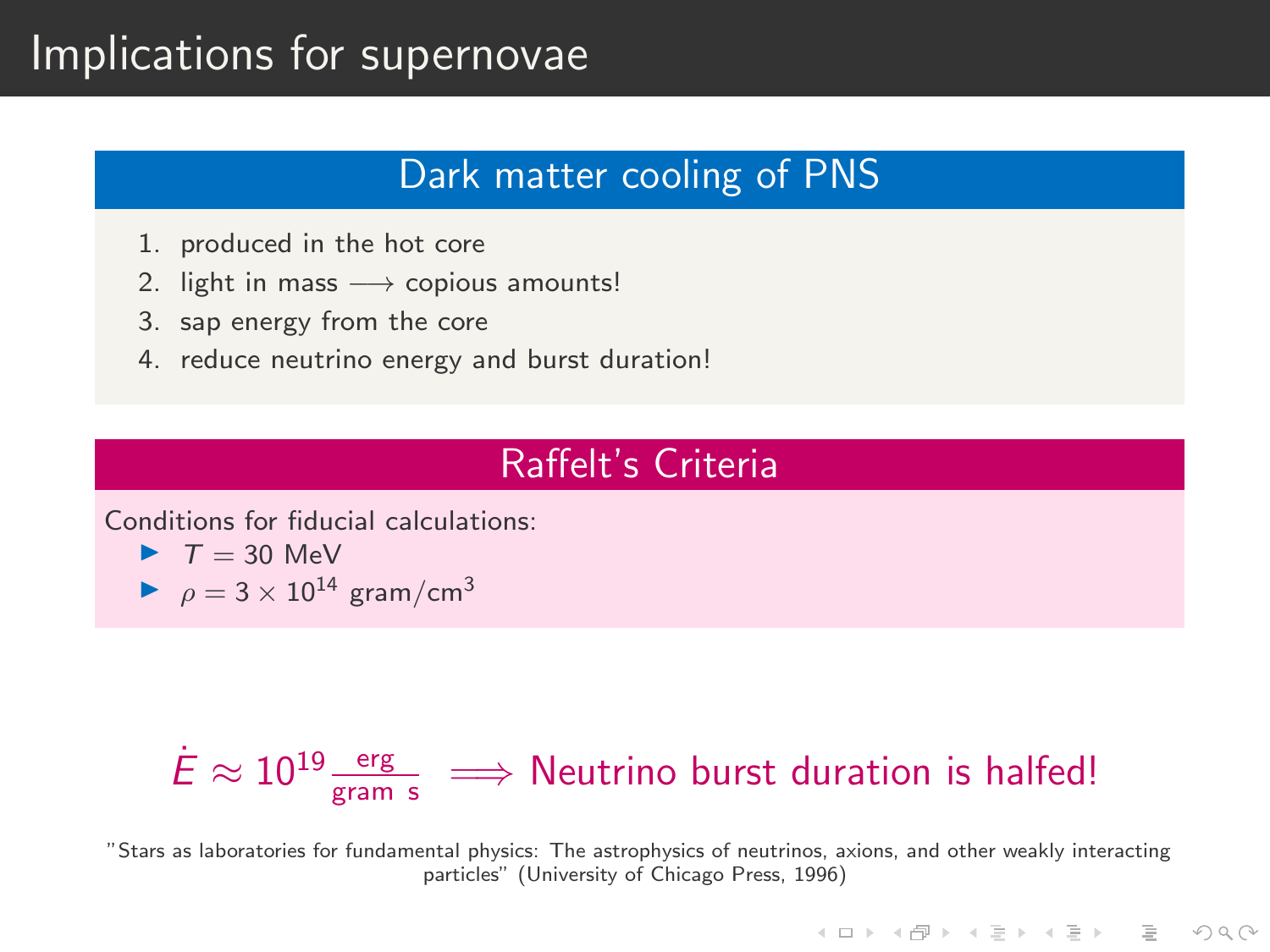## How is light dark matter produced ?

### Nucleon Bremsstrahlung



#### What has been studied so far ?!

I Axions, Burrows, Turner, Brinkman, Phys. Rev. D 39, 1020,(1989) Kaluza-Klein gravitons and dilatons, Hannart, Phillips, Reddy, Savage, Nuc. Phys. B 595(2001) I Neutralinos Dreiner, Hanhart, Langenfeld, Phillips Phys. Rev. D 68, 055004 (2003) I Dark Photons Dent, Ferrer, Kraus arxiv: 1201.2683 (2012) Kazanas, Mohapatra, Nussinov Teplitz, Zhang Nuc. Phys. B. 90, 17, (2014)

 $\mathcal{A} \equiv \mathcal{A} \Rightarrow \mathcal{A} \equiv \mathcal{A} \Rightarrow \mathcal{A} \equiv \mathcal{A} \Rightarrow \mathcal{A} \equiv \mathcal{A} \Rightarrow \mathcal{A} \equiv \mathcal{A} \Rightarrow \mathcal{A} \equiv \mathcal{A} \Rightarrow \mathcal{A} \equiv \mathcal{A} \Rightarrow \mathcal{A} \equiv \mathcal{A} \Rightarrow \mathcal{A} \equiv \mathcal{A} \Rightarrow \mathcal{A} \equiv \mathcal{A} \Rightarrow \mathcal{A} \equiv \mathcal{A} \Rightarrow \mathcal{A} \equiv \mathcal{A} \Rightarrow \mathcal{A} \equiv \mathcal{A} \Rightarrow \mathcal{A} \equiv \mathcal{$ 

 $\equiv$ 

 $OQ$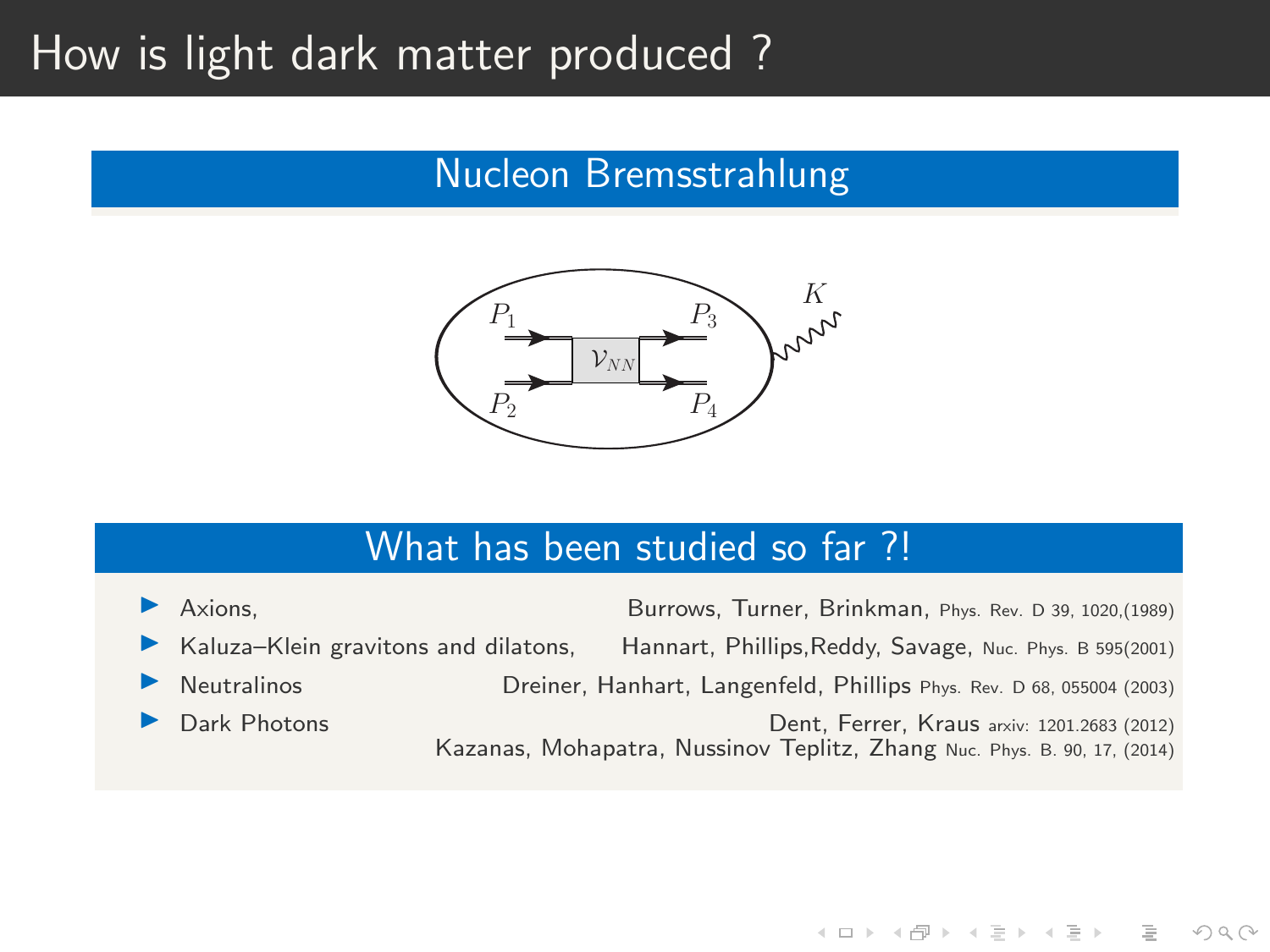# Current Dark Photon Constraint: Supernova Cooling

Dent, Ferrer, Kraus arxiv: 1201.2683 (2012)

イロト イ押ト イヨト イヨト

 $\equiv$ 

 $OQ$ 

Production by Bremsstrahlung



$$
P_1 \longrightarrow P_3
$$
\n
$$
P_2 \longrightarrow P_4
$$
\n
$$
(e)
$$
\n
$$
P_4
$$

**Emissivity** 

$$
\mathcal{L}_{\tilde{\gamma}} \leq 10^{53} \, \, \text{erg/s} \longleftrightarrow \dot{E} \leq 8 \times 10^{22} \, \, \text{erg/g/s}
$$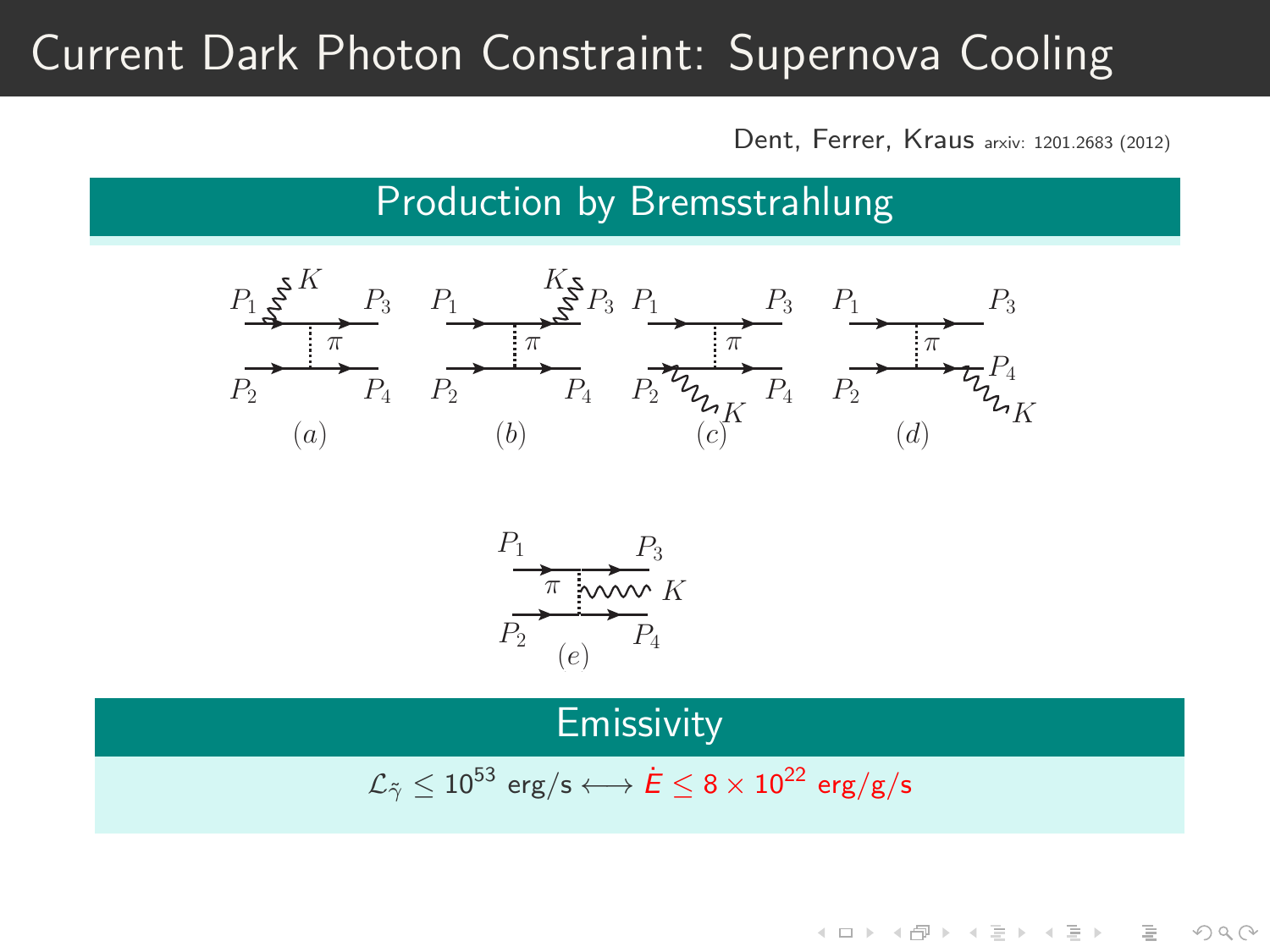## Bremsstrahlung: Soft Radiation Approximation (SRA)

Low Phys. Rev. 110, 974 (1958)



$$
d\sigma_{pp\to pp\tilde{\gamma}} \approx -\, 4\pi \alpha_{\rm em} \epsilon^2 \, \frac{d^3 k}{2\omega} (\epsilon^\mu J_\mu)^2 \, d\sigma_{NN\to NN}
$$

$$
J_{\mu}^{(2)} = \left(\frac{P_1}{P_1 \cdot K} - \frac{P_3}{P_3 \cdot K}\right)_{\mu}, J_{\mu}^{(4)} = \left(\frac{P_1}{P_1 \cdot K} + \frac{P_2}{P_2 \cdot K} - \frac{P_3}{P_3 \cdot K} - \frac{P_4}{P_4 \cdot K}\right)_{\mu}
$$

Rrapaj, Reddy arxiv:1511.09136

 $\equiv$ 

 $OQ$ 

 $\equiv$ 

 $4$  ロ )  $4$  何 )  $4$  ラ )  $4$ 

$$
\dot{\epsilon}_{np \to np\gamma Q} = \frac{2\alpha_{em}\epsilon_Q^2}{\sqrt{\pi}} \frac{n_n n_p}{(MT)^{3/2}} T^4 \int_{m_{\gamma Q}}^{\infty} \tau \, dx \, e^{-x} \, x^3 \, \mathcal{I}^{(2)}\left(\frac{m_{\gamma Q}/T}{x}\right) \, \sigma_{np}^{(2)}(xT)
$$
\n
$$
\dot{\epsilon}_{ij \to ij\gamma B} = \frac{2\alpha_{em}\epsilon_B^2}{\sqrt{\pi}} \frac{n_i n_j}{(MT)^{3/2}} T^5 \int_{m_{\gamma B}}^{\infty} \tau \, dx \, e^{-x} \, \frac{x^4}{M} \, \mathcal{I}^{(4)}\left(\frac{m_{\gamma B}/T}{x}\right) \, \sigma_{ij}^{(4)}(xT)
$$
\n
$$
\sigma_{ij}^{(2)} = \int d\cos\theta_{cm} \frac{d\sigma_{n_i n_j \to n_i n_j}}{d\theta_{cm}} (1 - \cos\theta_{cm}), \, \sigma_{ij}^{(4)} = \int d\cos\theta_{cm} \frac{d\sigma_{n_i n_j \to n_i n_j}}{d\theta_{cm}} (1 - \cos^2\theta_{cm})
$$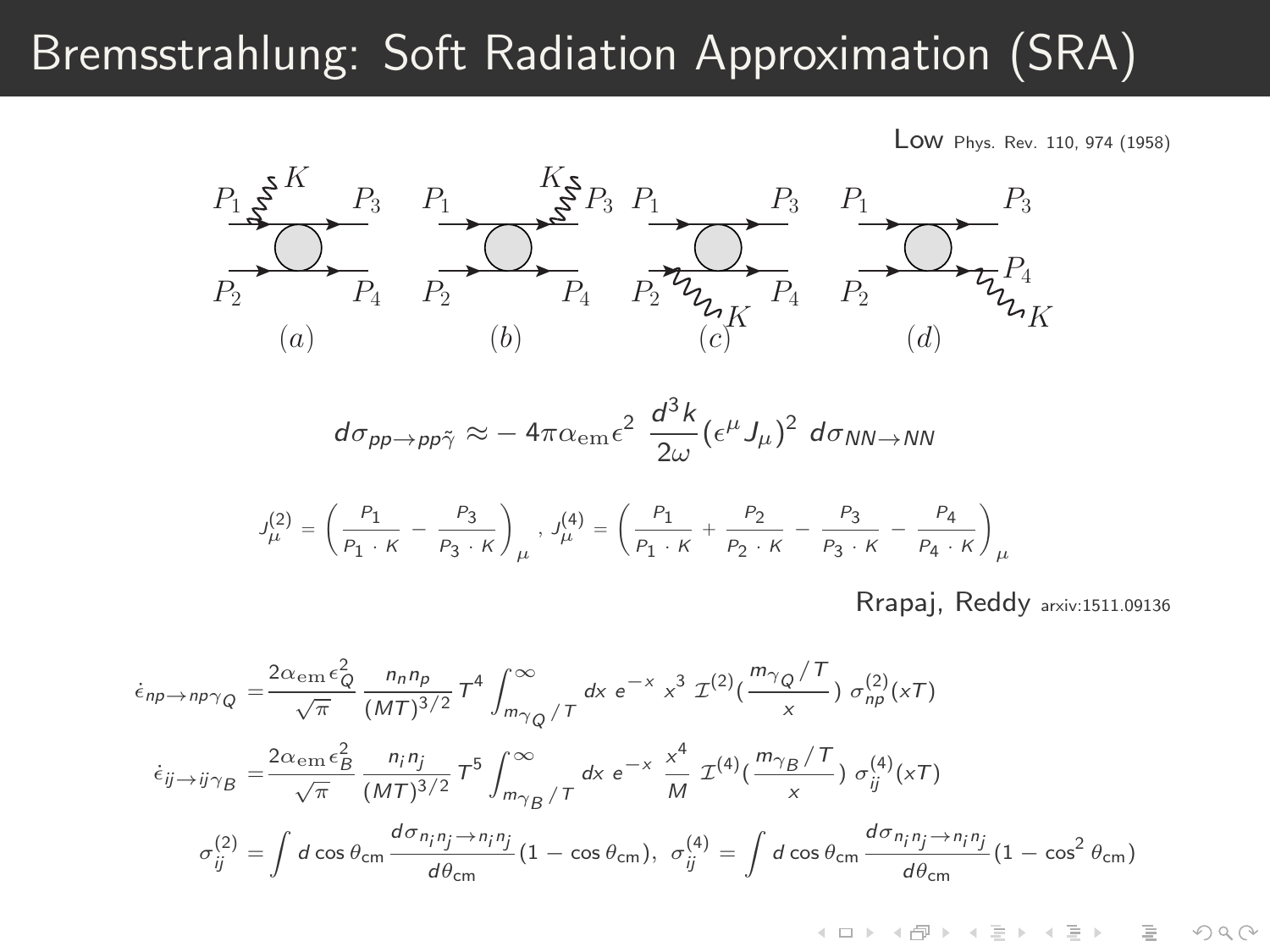## Partial Wave Expansion vs OPEP

Rrapaj, Reddy arxiv:1511.09136



Data from Nijmegen University database

イロト イ押 トイヨ トイヨト

 $\equiv$ 

 $\circledcirc \circledcirc \circledcirc$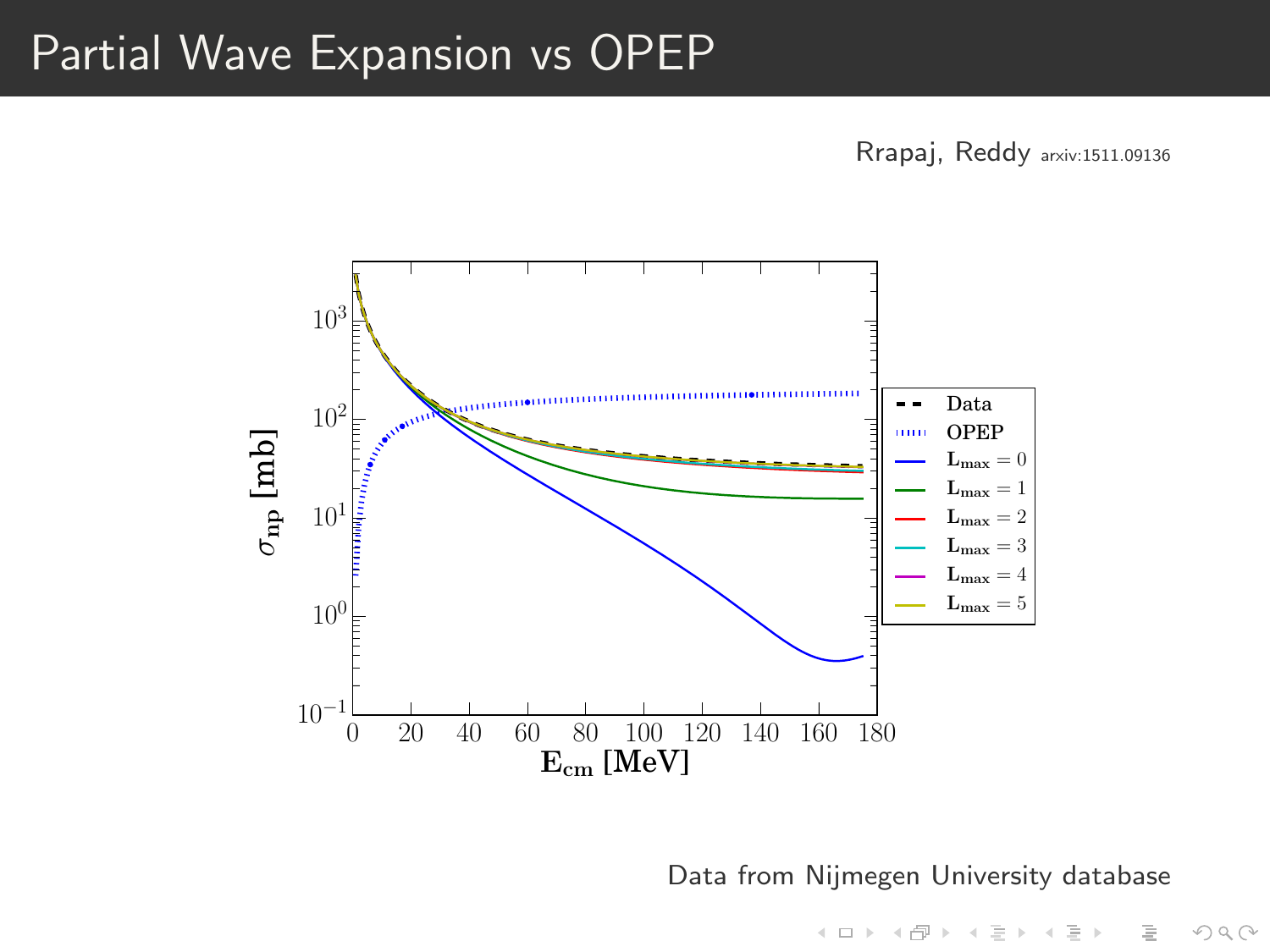## Partial Wave Expansion vs OPEP

Rrapaj, Reddy arxiv:1511.09136



Data from Nijmegen University database

イロト イ押 トイヨ トイヨト

 $\equiv$ 

 $\circledcirc \circledcirc \circledcirc$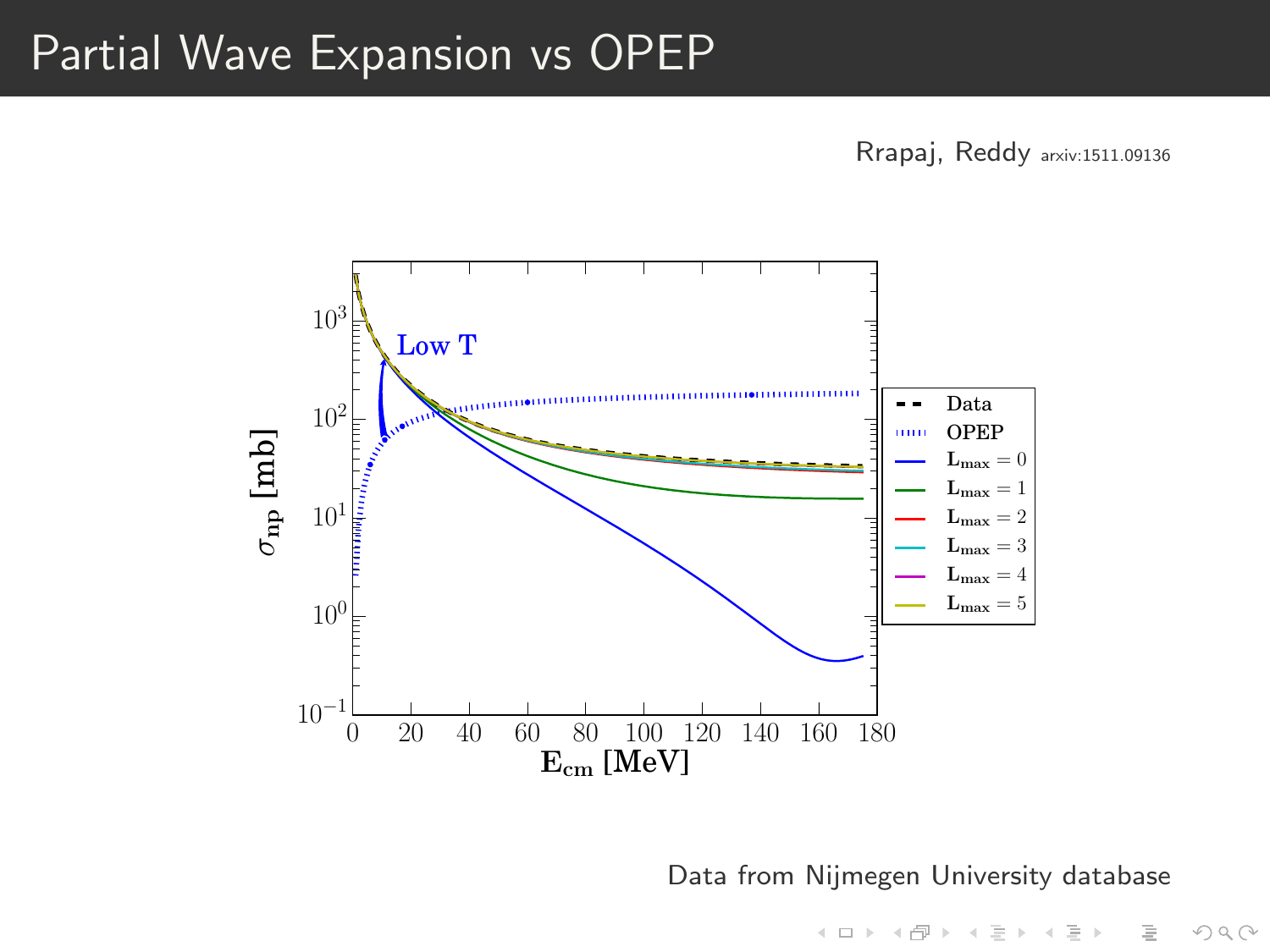## Partial Wave Expansion vs OPEP

Rrapaj, Reddy arxiv:1511.09136



Data from Nijmegen University database

イロト イ押 トイヨ トイヨト

 $\equiv$ 

 $\circledcirc \circledcirc \circledcirc$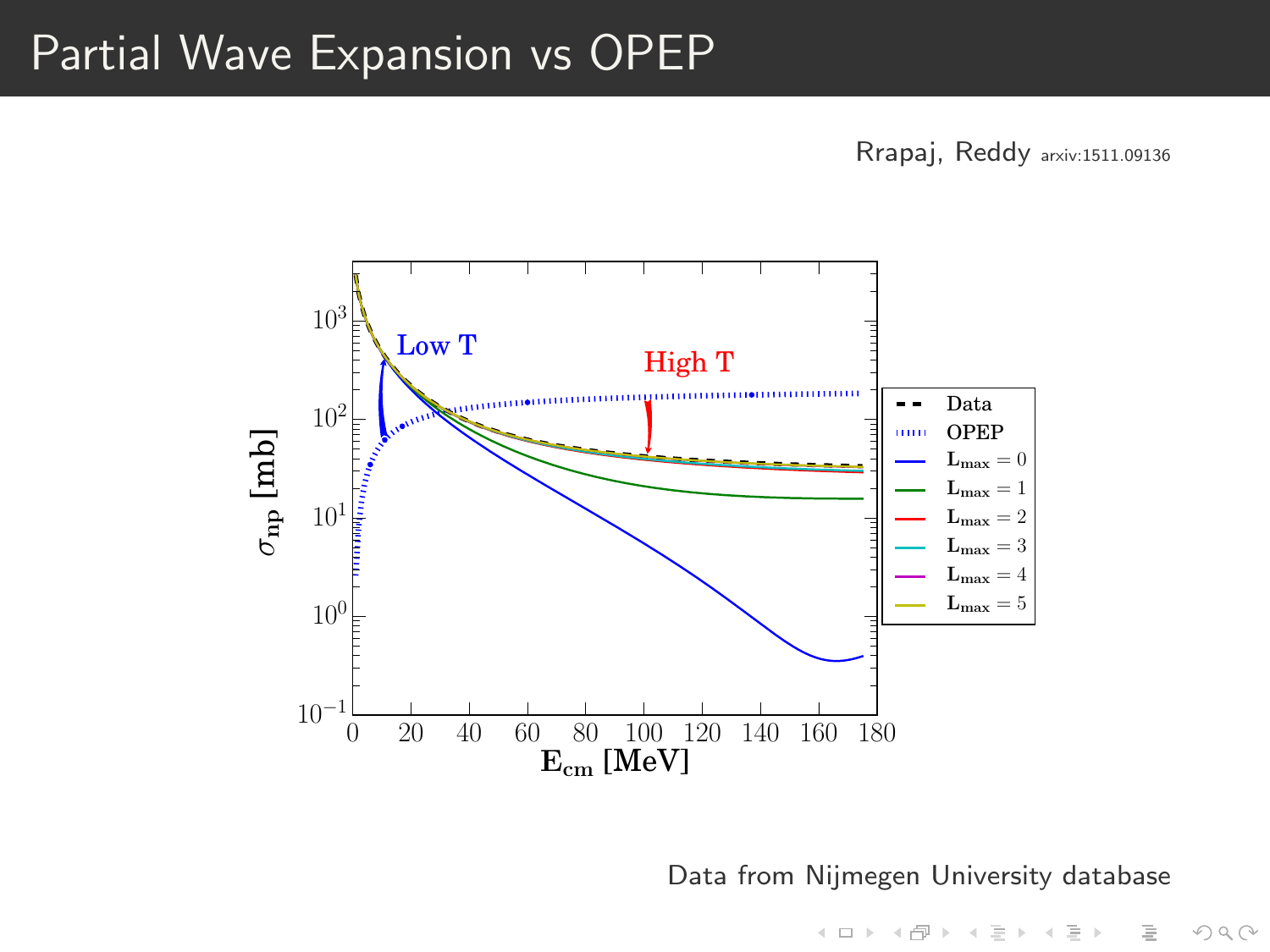Rrapaj, Reddy arxiv:1511.09136



K ロト K 倒 ト K 差 ト  $\equiv$   $\rightarrow$  $\equiv$  $OQ$  $\sim$  4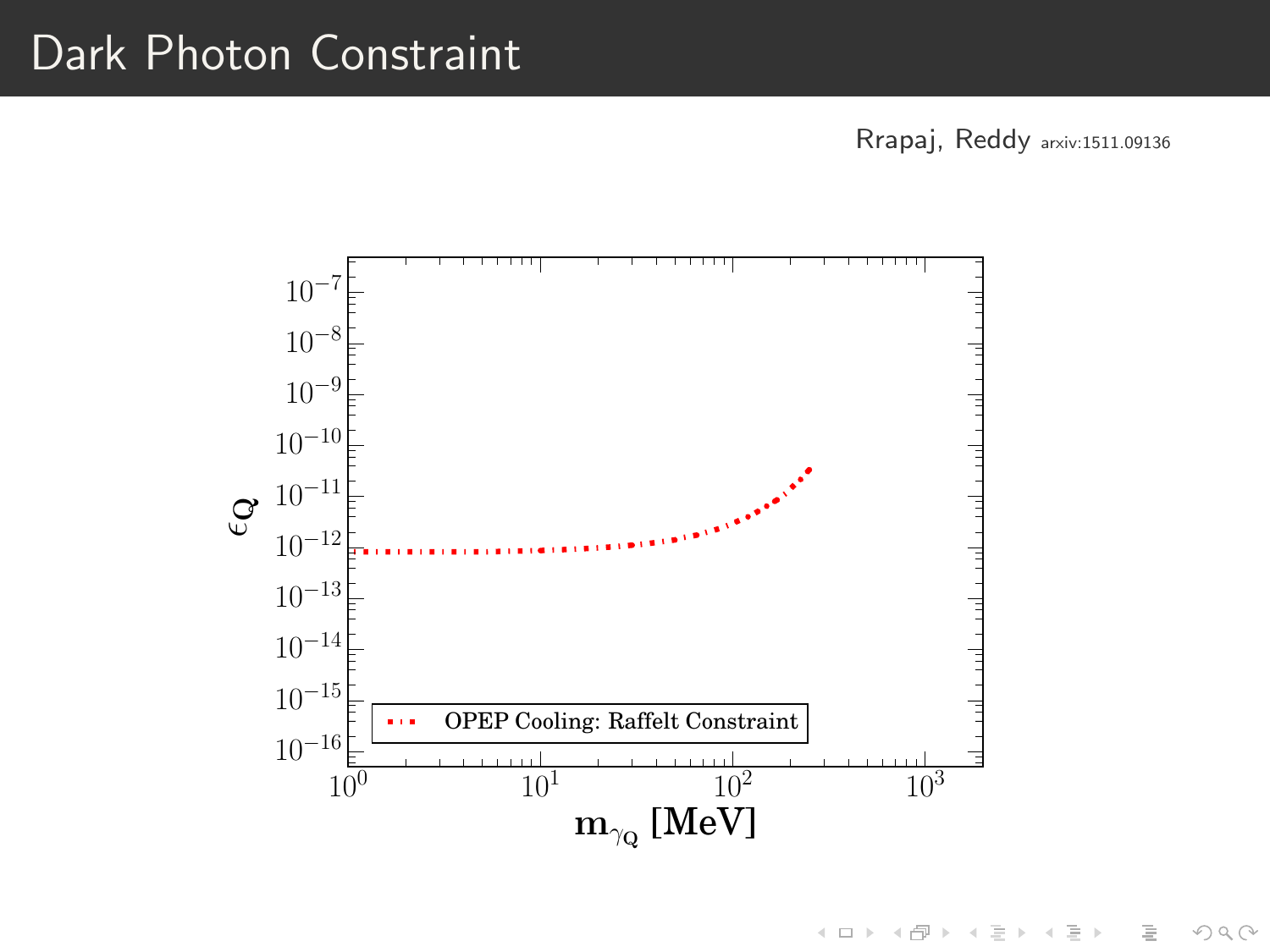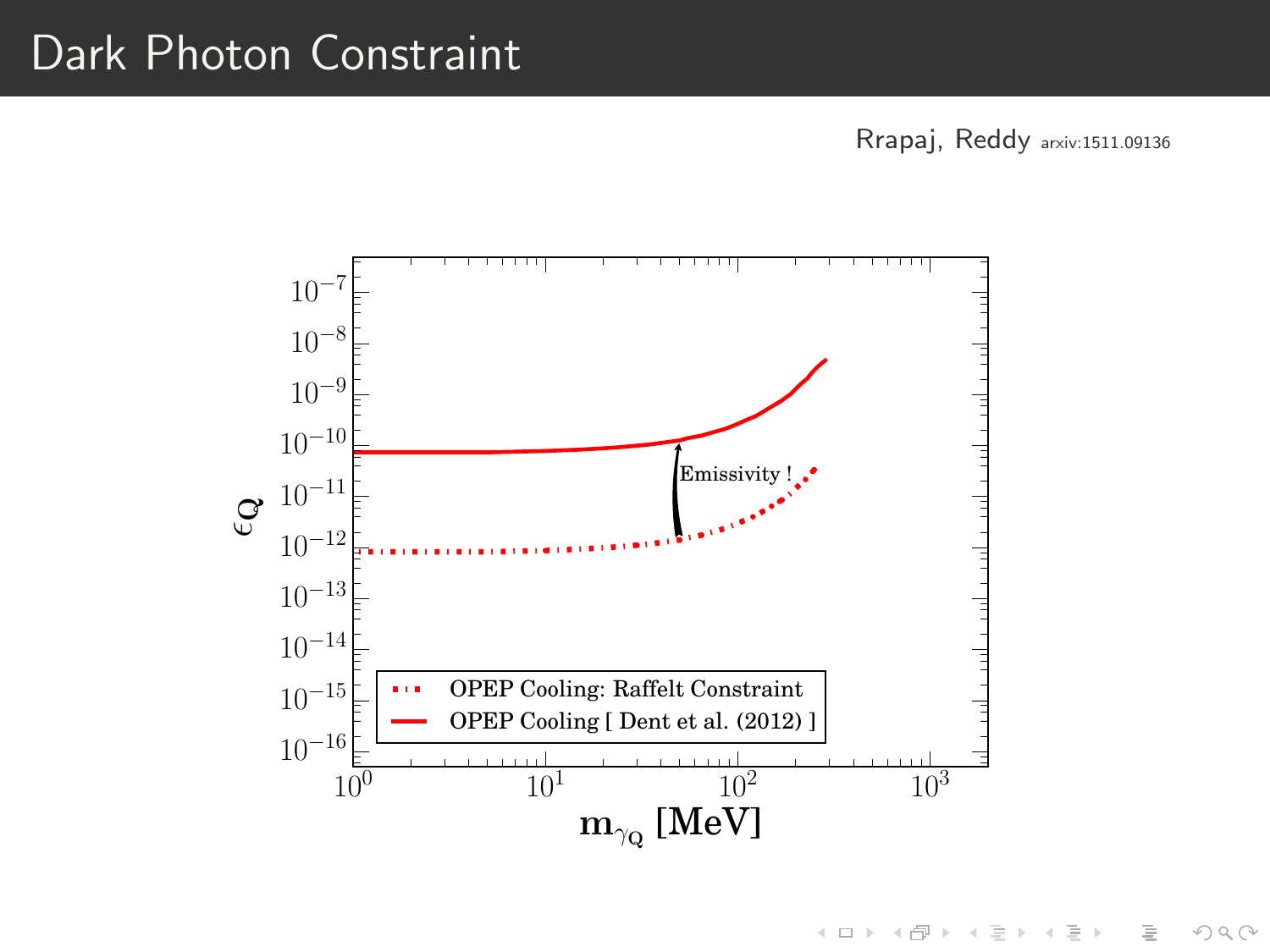Rrapaj, Reddy arxiv:1511.09136

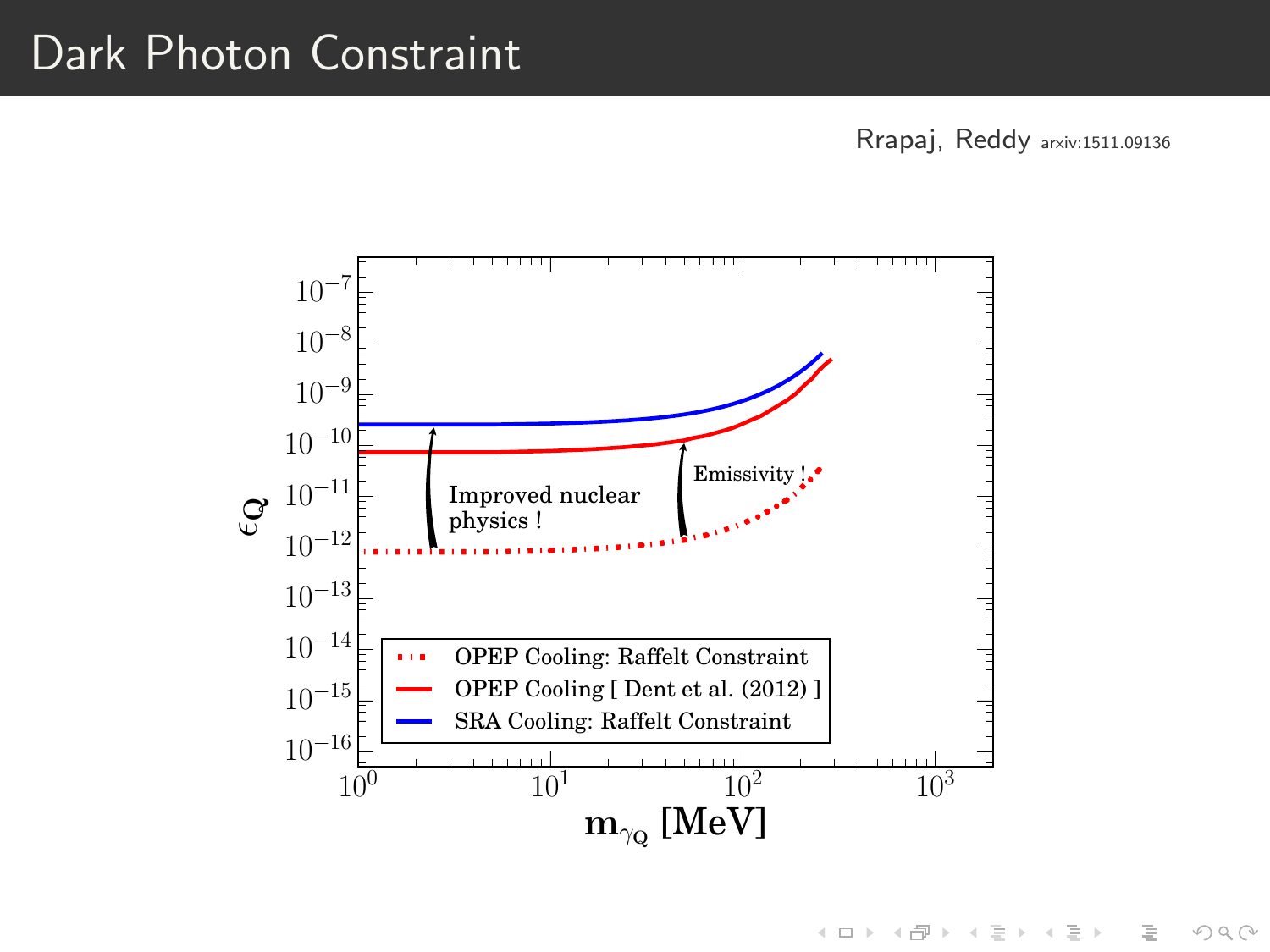Rrapaj, Reddy arxiv:1511.09136

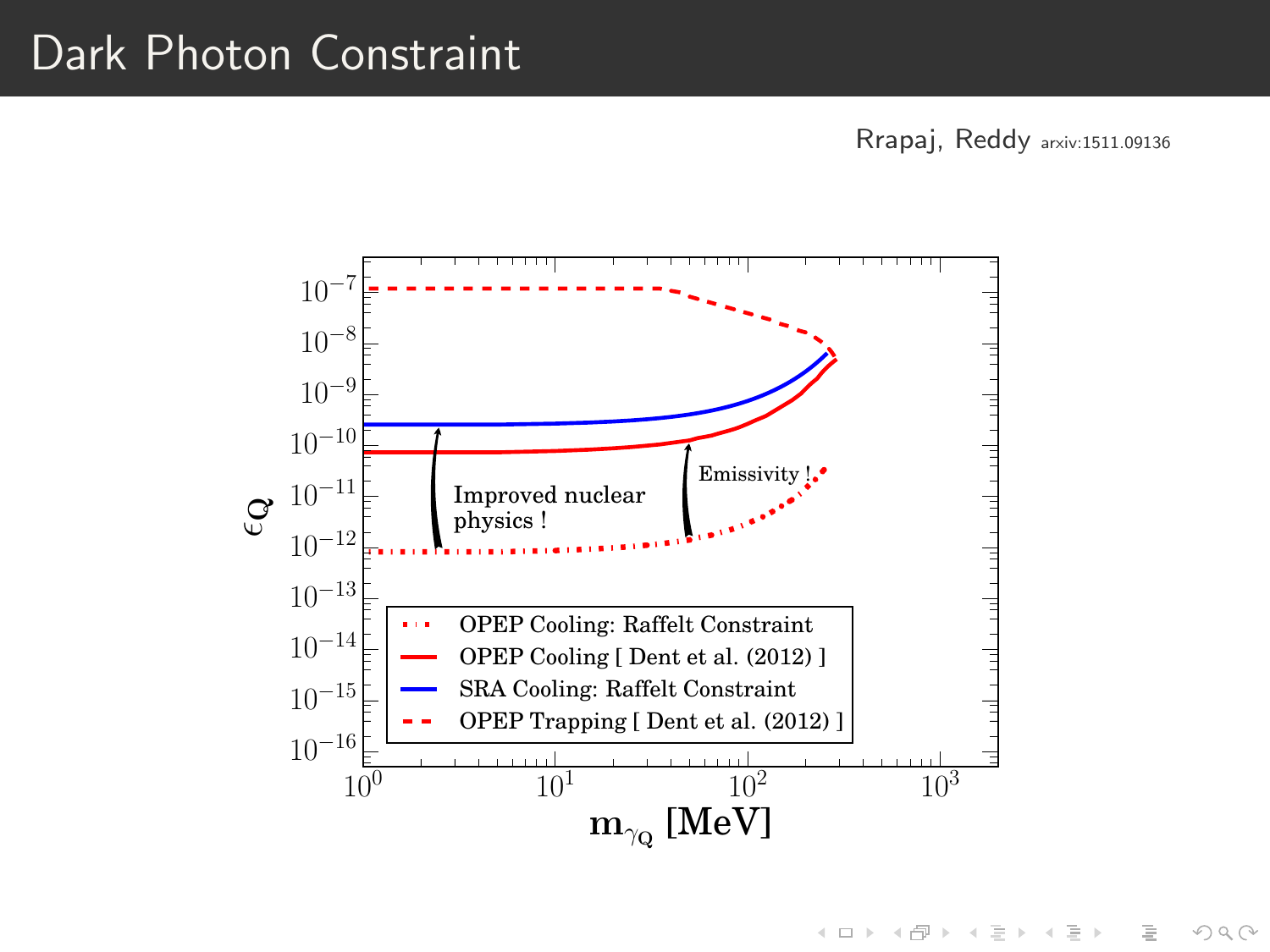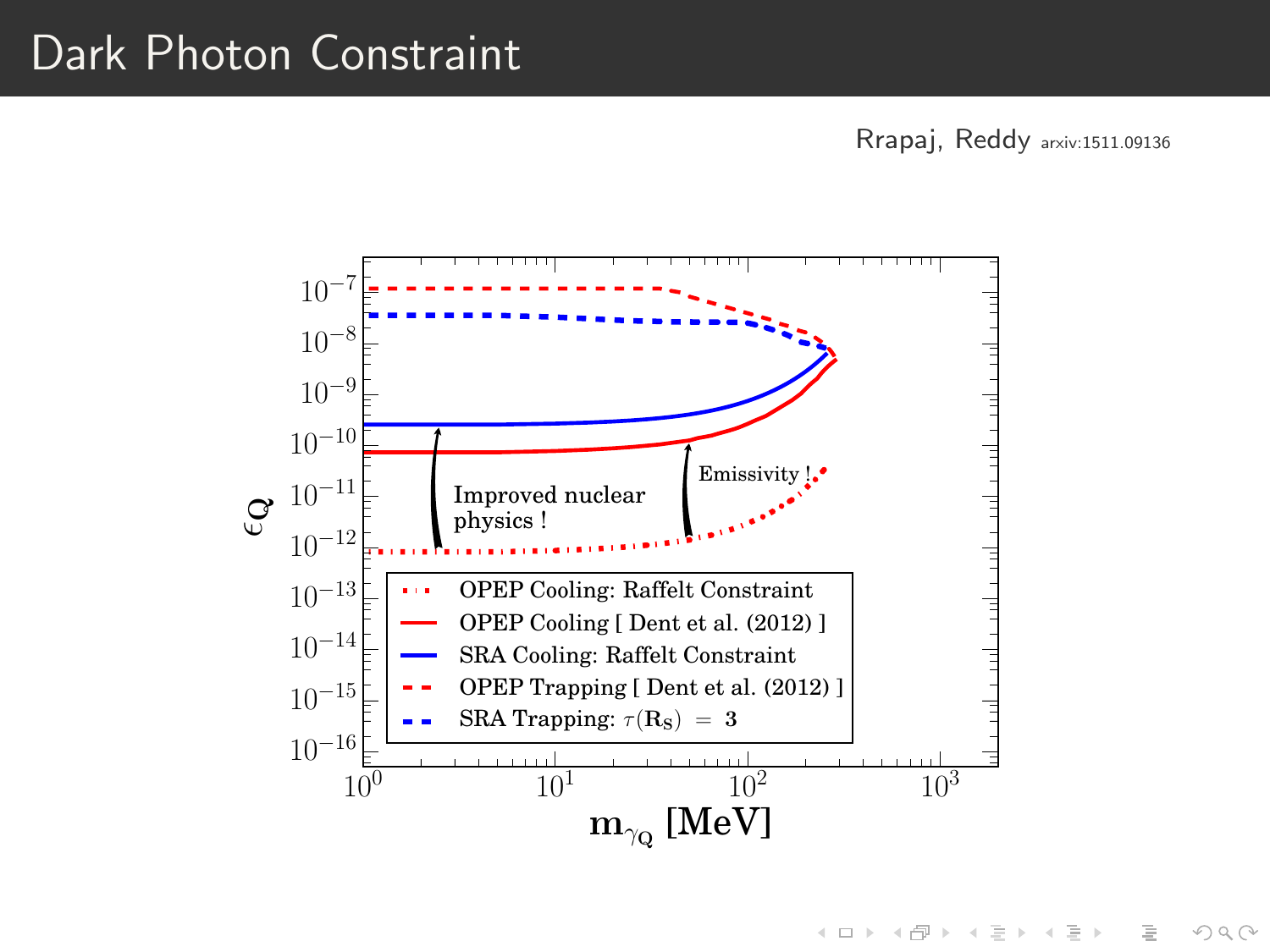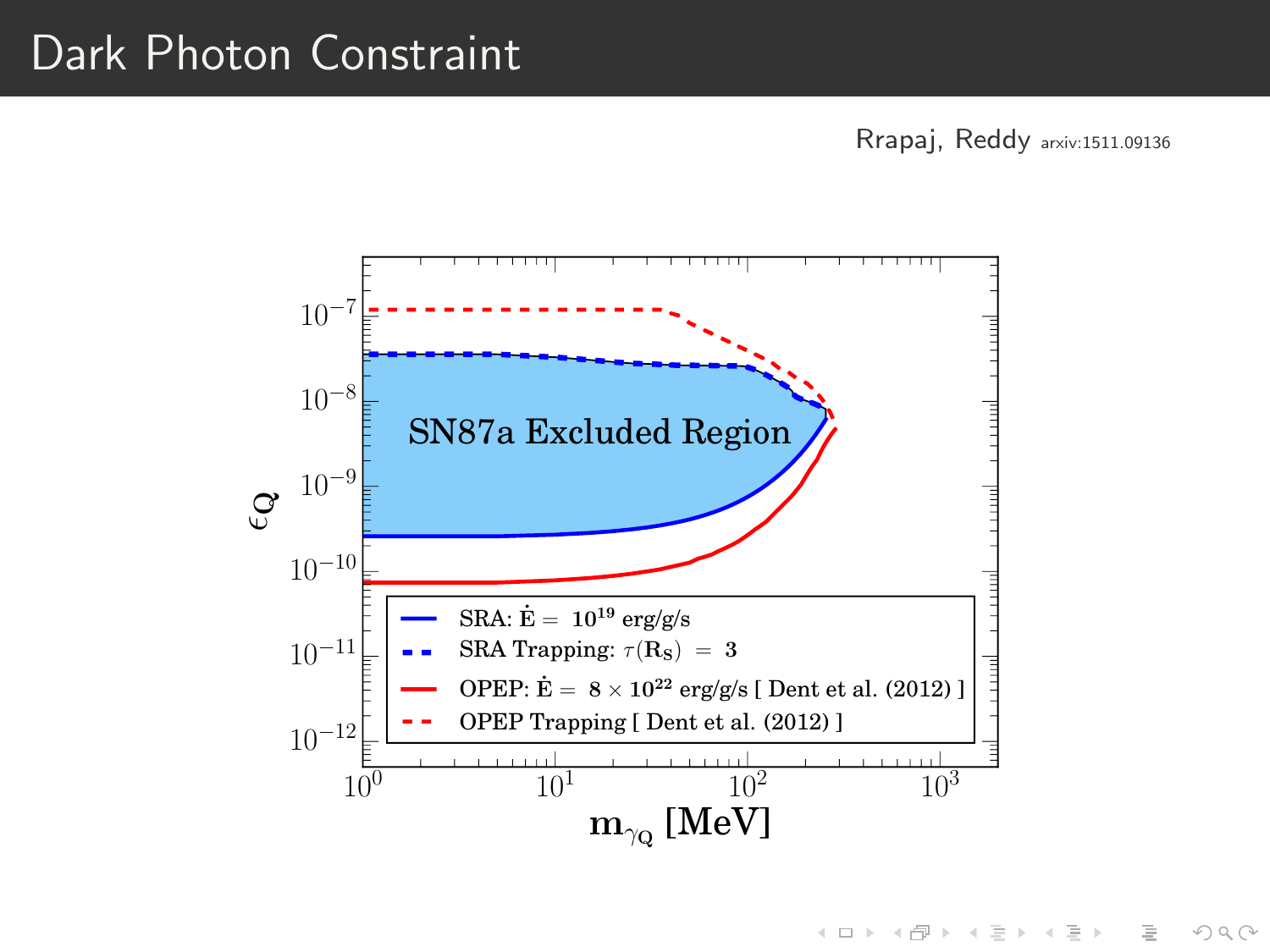# What about the dark leptophobic photon ?!

No Current Supernova constraint!

KEEK (FER KEEK EEK) OR A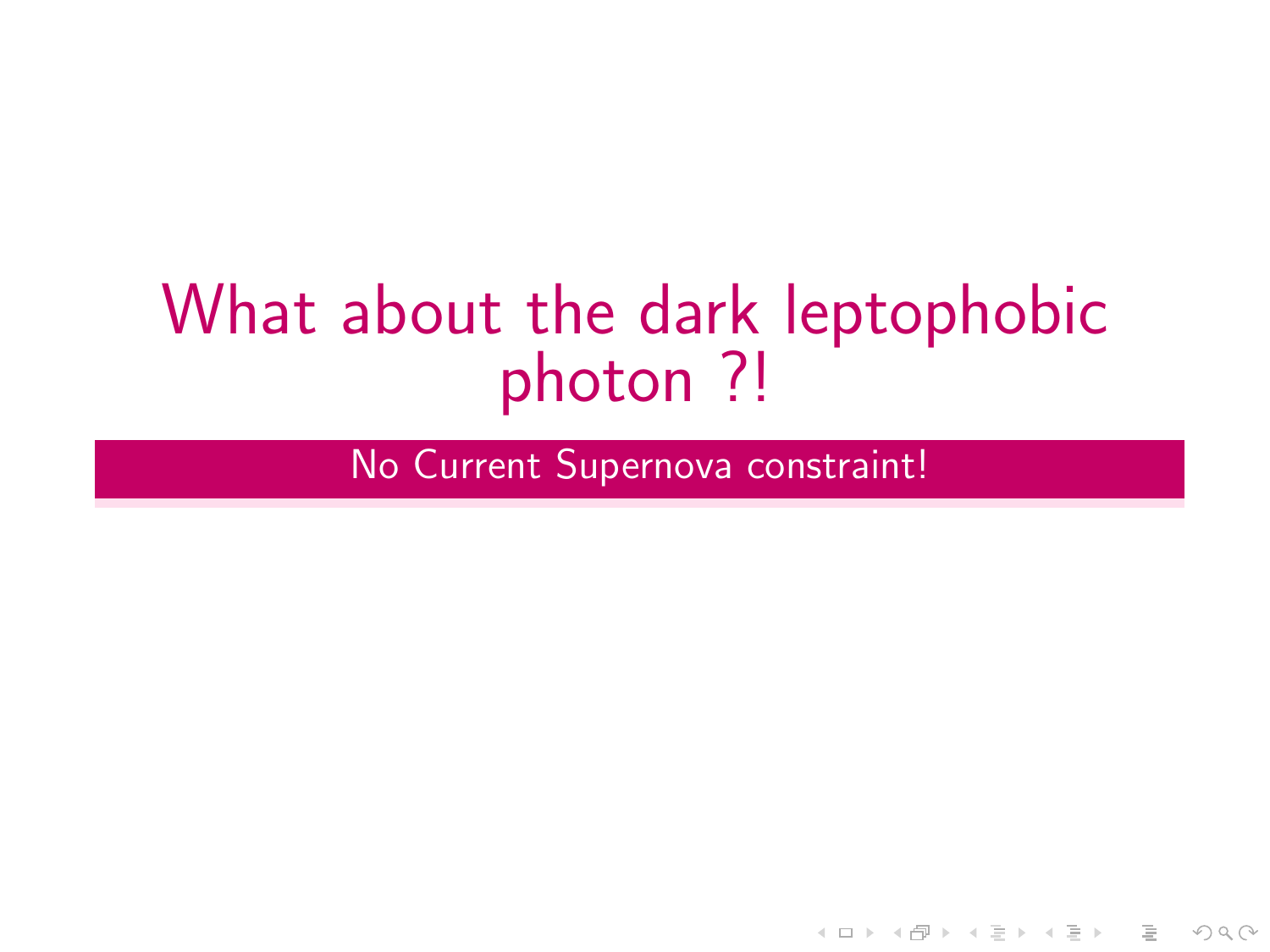## Dark photon coupled only to baryonic current

Rrapaj, Reddy arxiv:1511.09136

イロト イ部 トイモト イモト

 $\bar{z}$ 

 $OQ$ 

<span id="page-26-0"></span>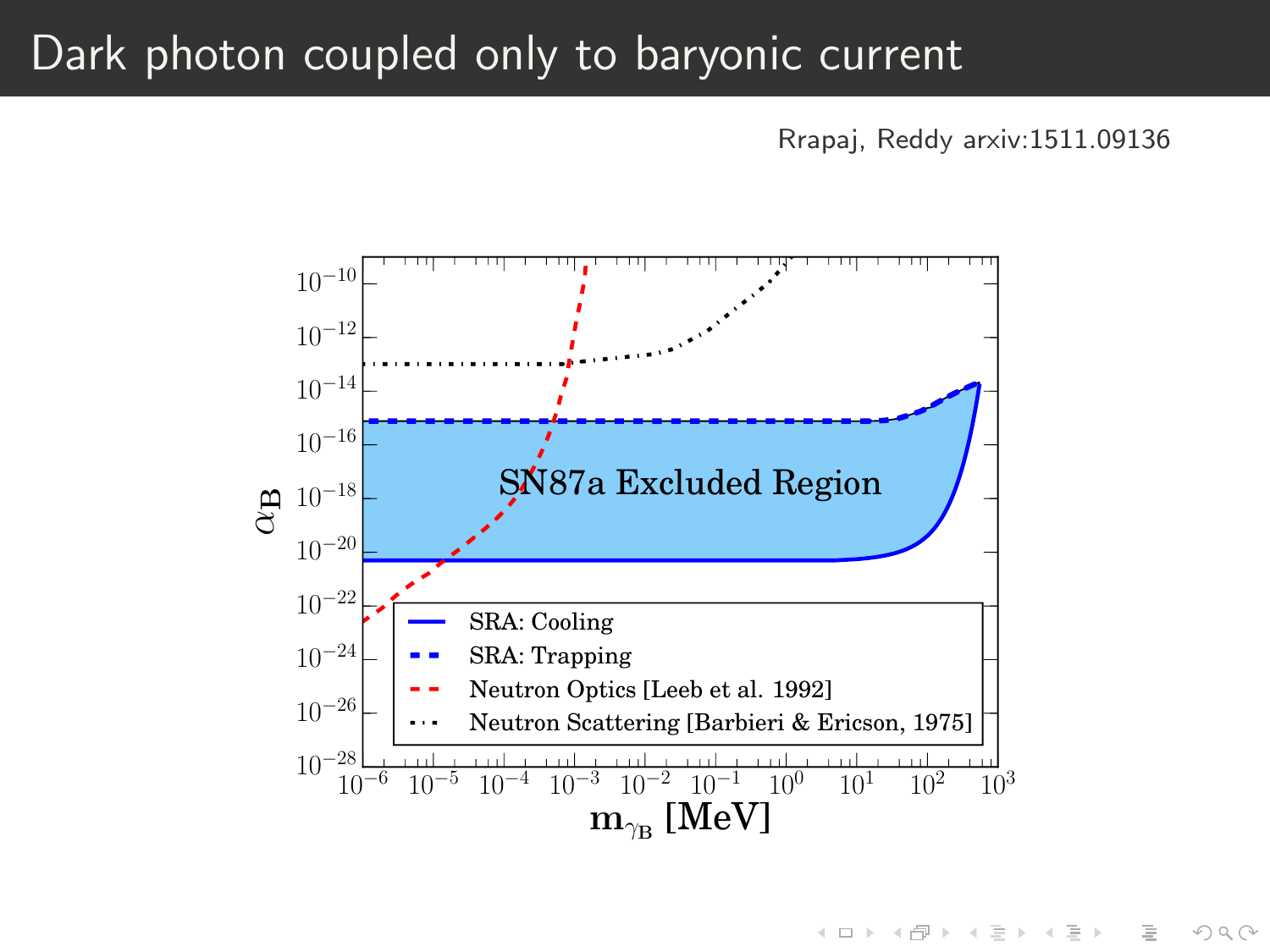# <span id="page-27-0"></span>So, did we 'solve' this issue?

K ロ > K 레 > K 로 > K 로 > 트로 - 9 Q Q +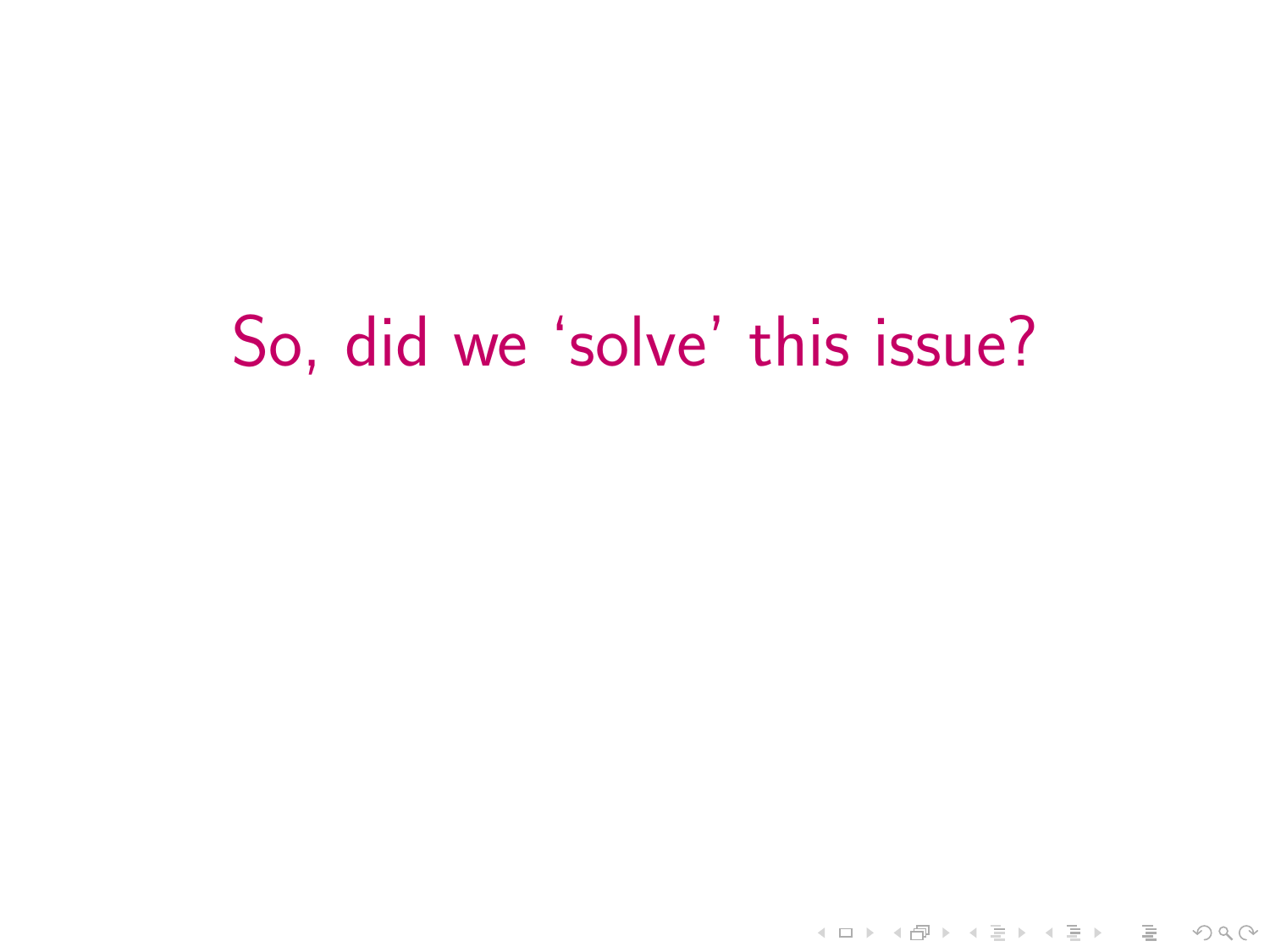# So, did we 'solve' this issue?

### NOPE

イロト イ団ト イミト イミト ニミー りんぺ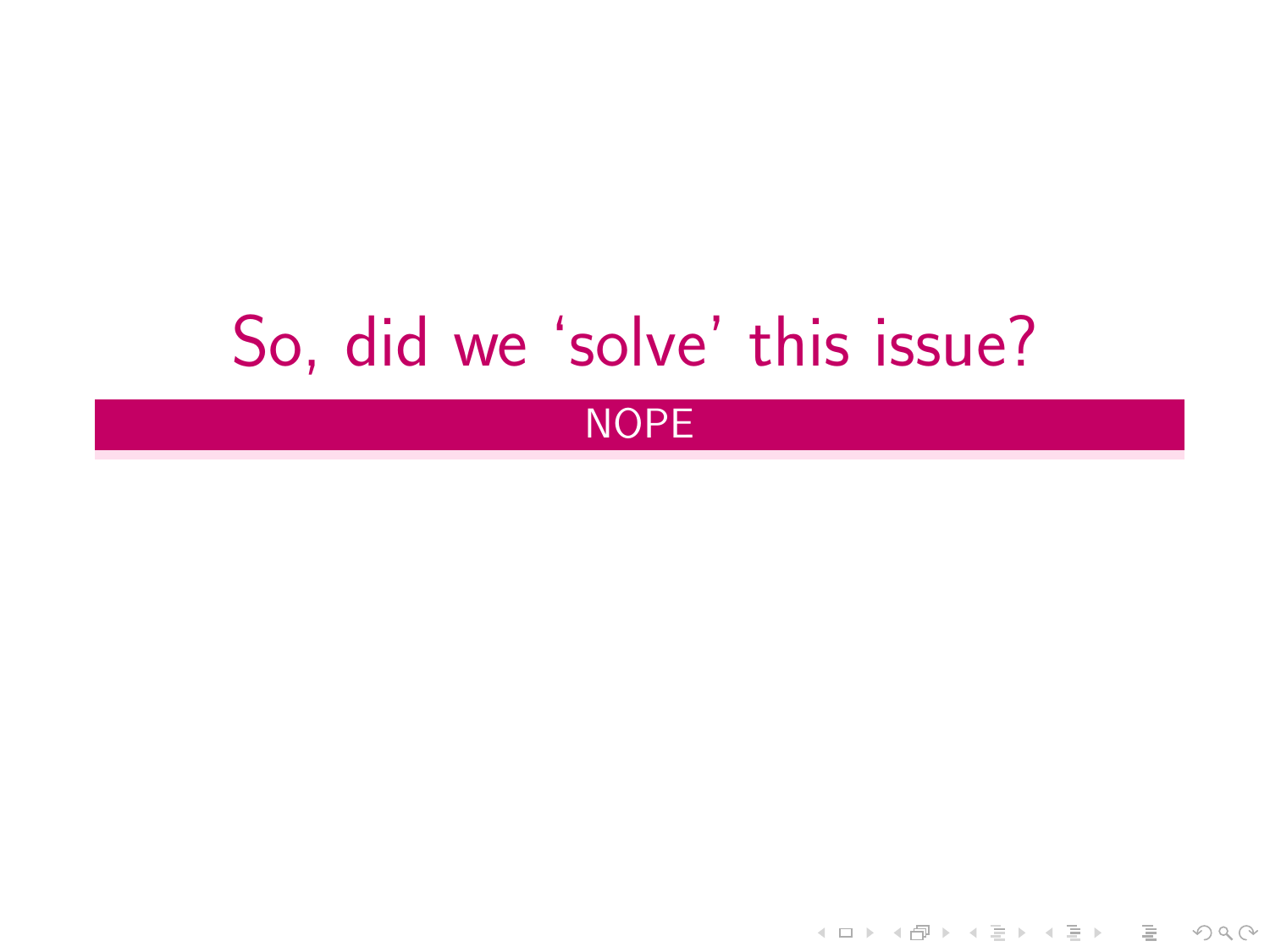## Uncertainties in establishing constraints

#### Scattering Rate: Bremsstrahlung

- SRA valid only for  $\omega/E_{CM} \ll 1$ (perhaps effective field theories and two body currents) medium effects not included (rescattering, nucleon excitation lifetimes)
	-

**KED KARD KED KED E VOOR** 

I ...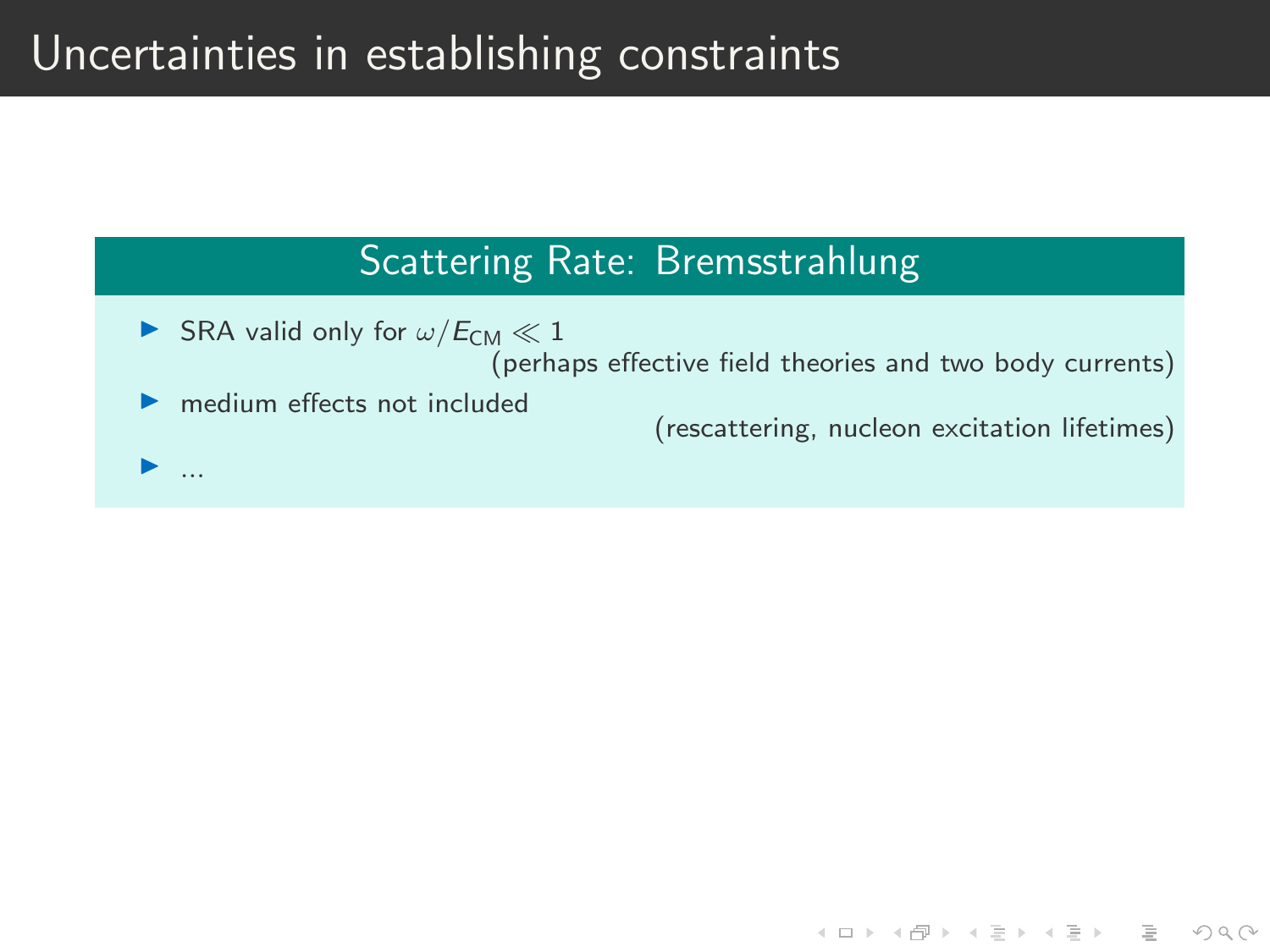## Uncertainties in establishing constraints

#### Scattering Rate: Bremsstrahlung

SRA valid only for  $\omega/E_{CM} \ll 1$ (perhaps effective field theories and two body currents) medium effects not included (rescattering, nucleon excitation lifetimes) I ...

#### Supernova environment

**A DIA K PIA K BIA K BIA K DA K BIA K DA CA** 

\n- $$
S/N \sim 1-2
$$
\n- $\rho_0 = 0.16 \, \text{fm}^{-3} \leq \rho_C \leq ? \longrightarrow \text{Equation of State (EoS)}$
\n- $T = ? \longrightarrow \text{Specific heat} \longrightarrow \text{EoS} \longrightarrow ?$
\n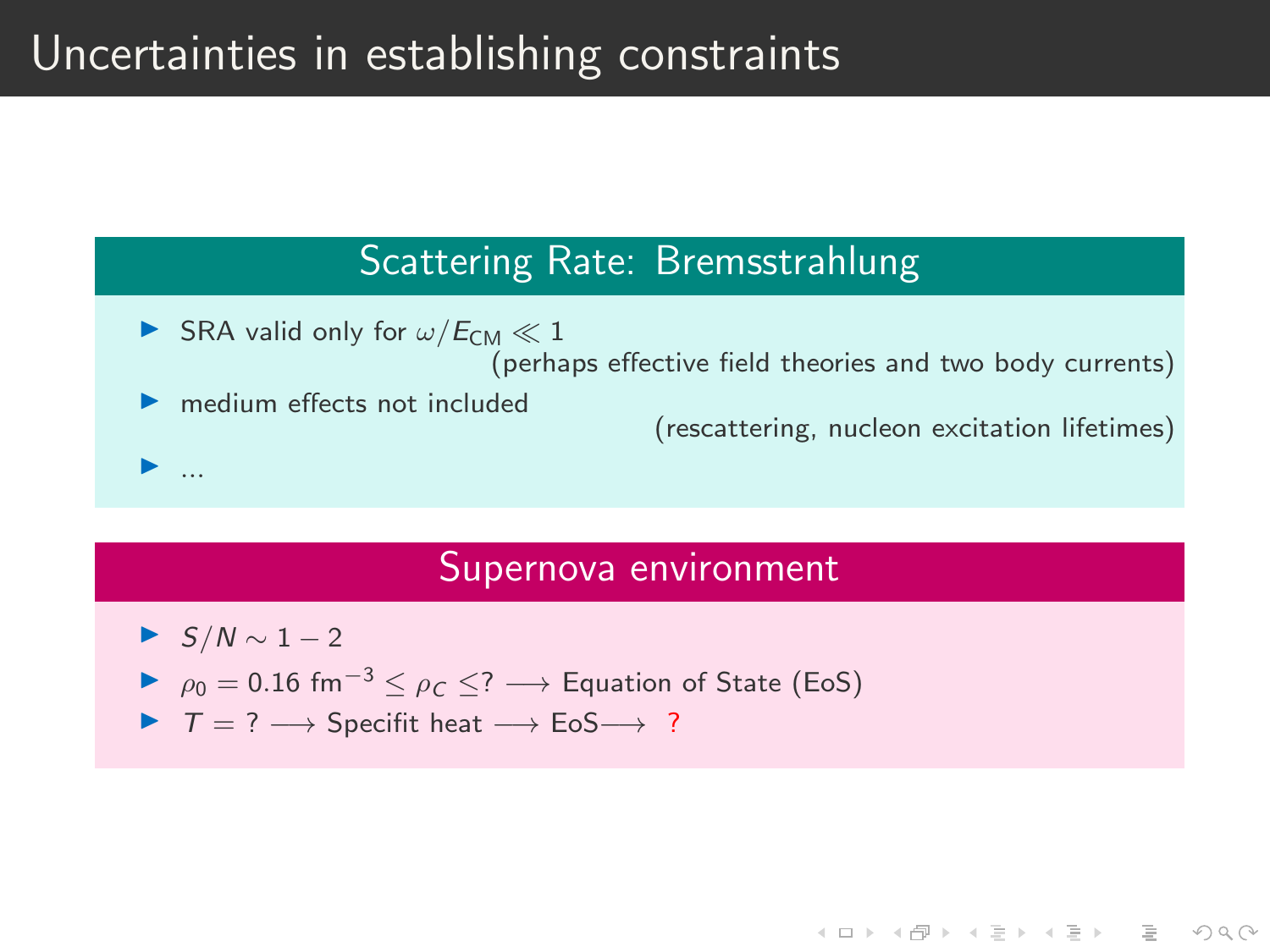# $T = 0$ : Equation of State

### Constraining mean field models

- ▶ Saturation density properties Dutra, Lourenco, Martins, Delfino, Phys.Rev.C 85, 035201 (2012)
- ▶ Low density neutron matter, ab-inito methods Brown,Schwenk Phys.Rev.C 91,049902 (2015)

Compare many-body perturbation and Monte Carlo using  $\chi$ EFT

Rrapaj, Roggero, Holt arxiv:1510.00444 (2015)

**KED KARD KED KED E VOOR**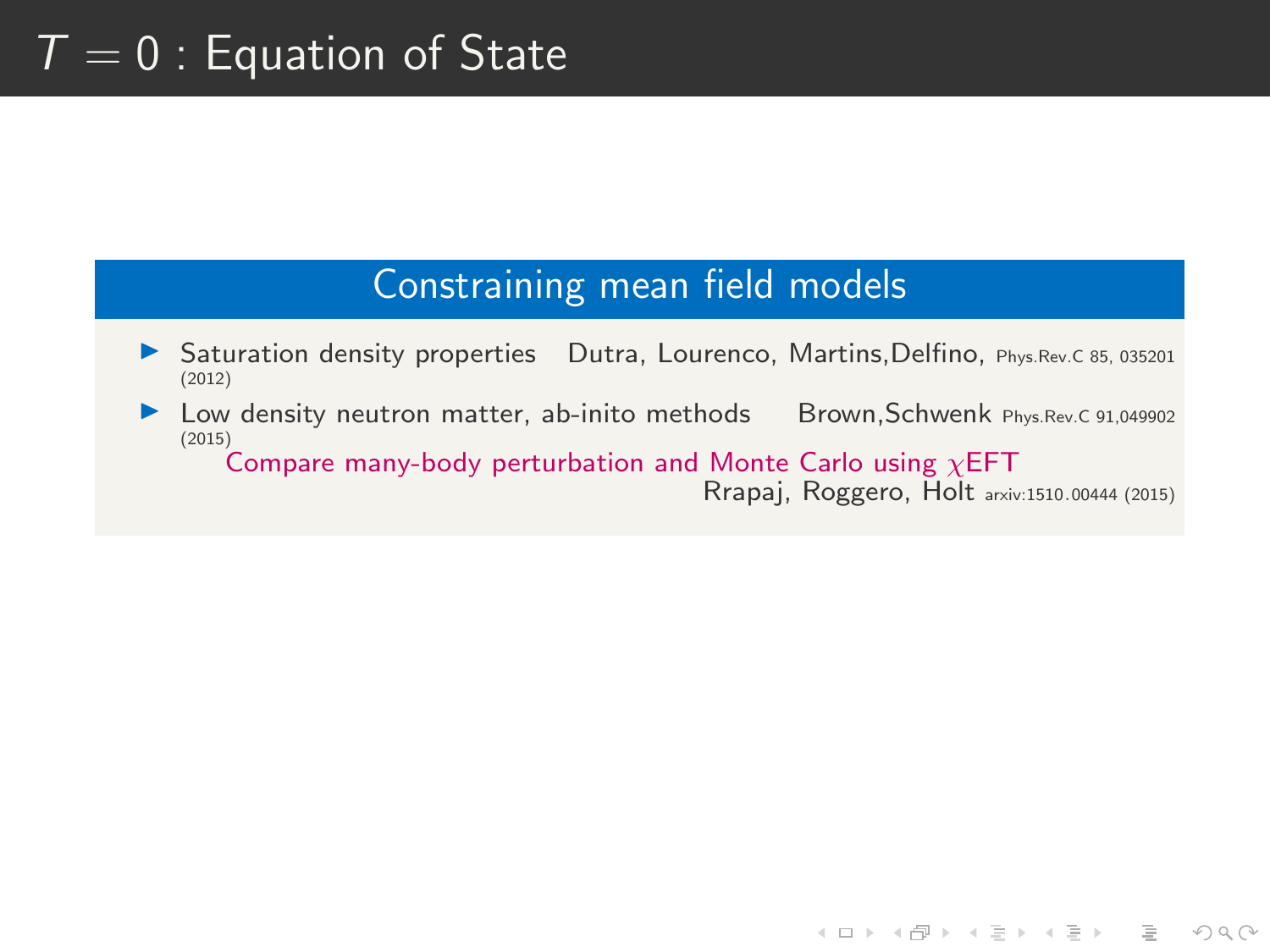# $T = 0$ : Equation of State

#### Constraining mean field models

- Saturation density properties Dutra, Lourenco, Martins,Delfino, Phys.Rev.C 85, 035201 (2012)
- ▶ Low density neutron matter, ab-inito methods Brown,Schwenk Phys.Rev.C 91,049902 (2015)

Compare many-body perturbation and Monte Carlo using  $\chi$ EFT

Rrapaj, Roggero, Holt arxiv:1510.00444 (2015)

**A DIA K PIA K BIA K BIA K DA K BIA K DA CA** 

#### Found mean field models consistent with all constraints!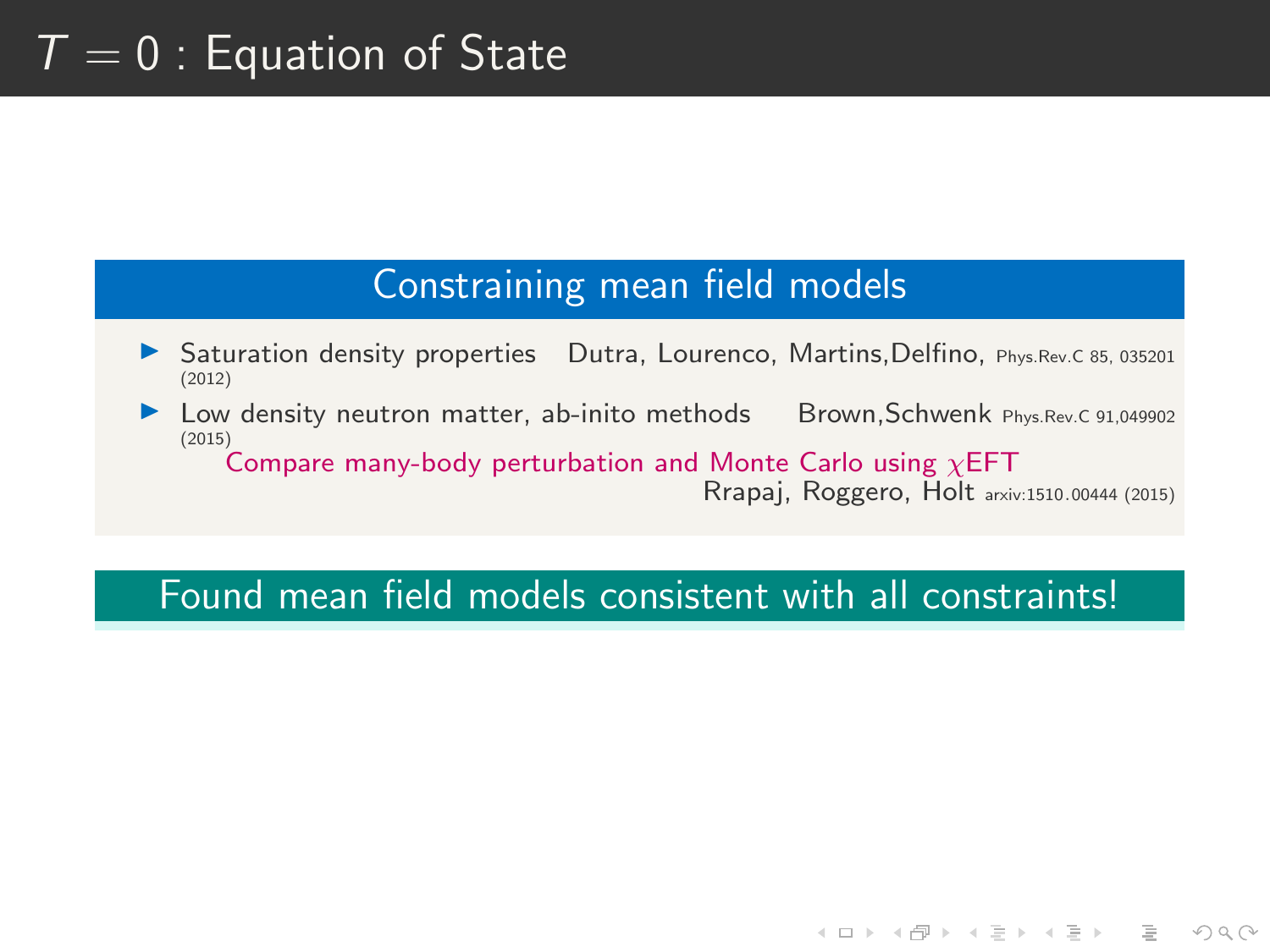# $T = 0$ : Equation of State

#### Constraining mean field models

- Saturation density properties Dutra, Lourenco, Martins,Delfino, Phys.Rev.C 85, 035201 (2012)
- Low density neutron matter, ab-inito methods Brown,Schwenk Phys.Rev.C 91,049902 (2015)

Compare many-body perturbation and Monte Carlo using  $\chi$ EFT

Rrapaj, Roggero, Holt arxiv:1510.00444 (2015)

**A DIA K PIA K BIA K BIA K DA K BIA K DA CA** 

#### Found mean field models consistent with all constraints!

### Not currently used in supernovae simulations!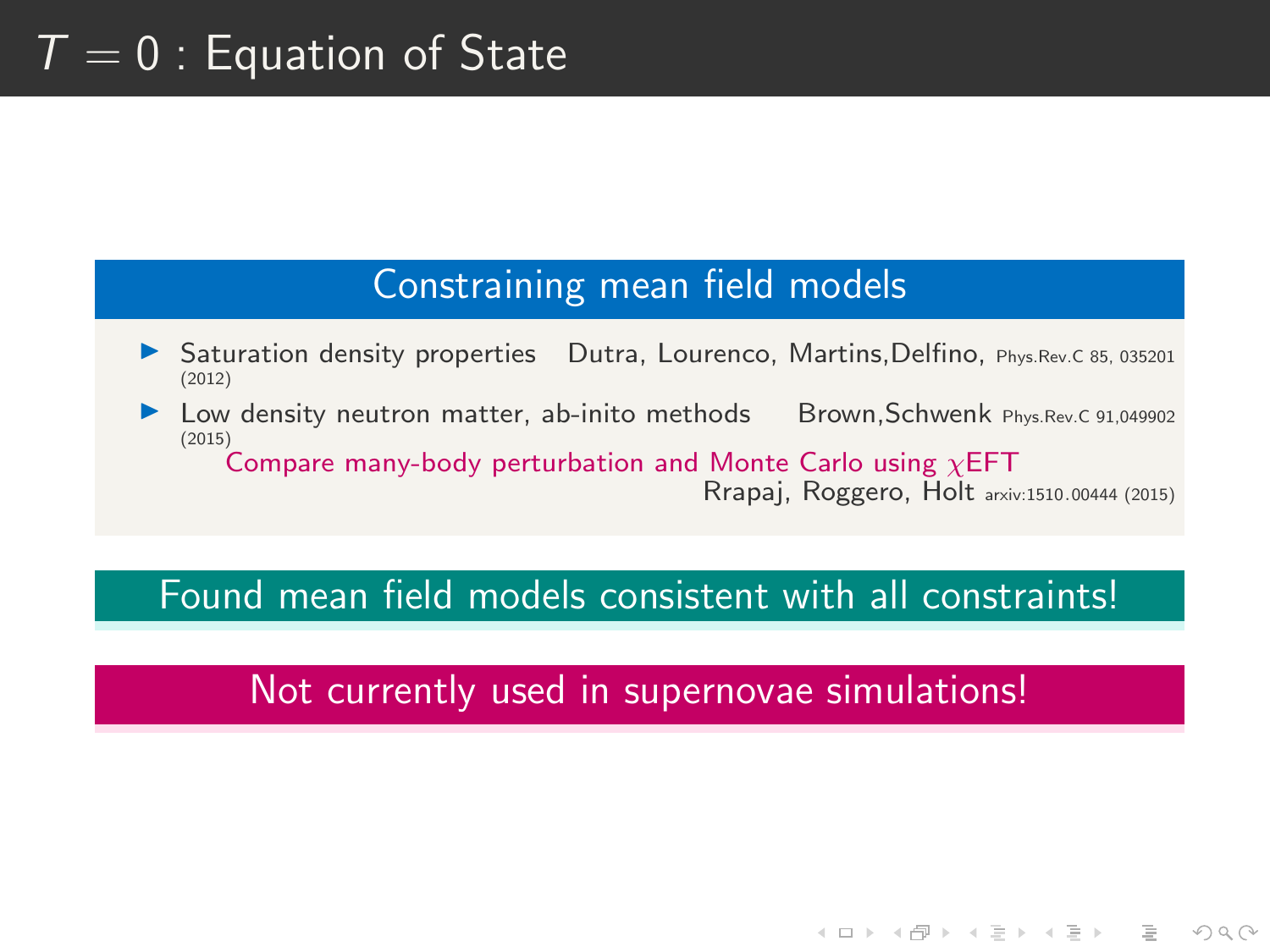# Many-body perturbation theory,  $T > 0$

Wellenhofer, Holt, Kaiser, Weise Phys. Rev. C 89, 064009 (2014)

KEEK (FER KEEK EEK) OR A

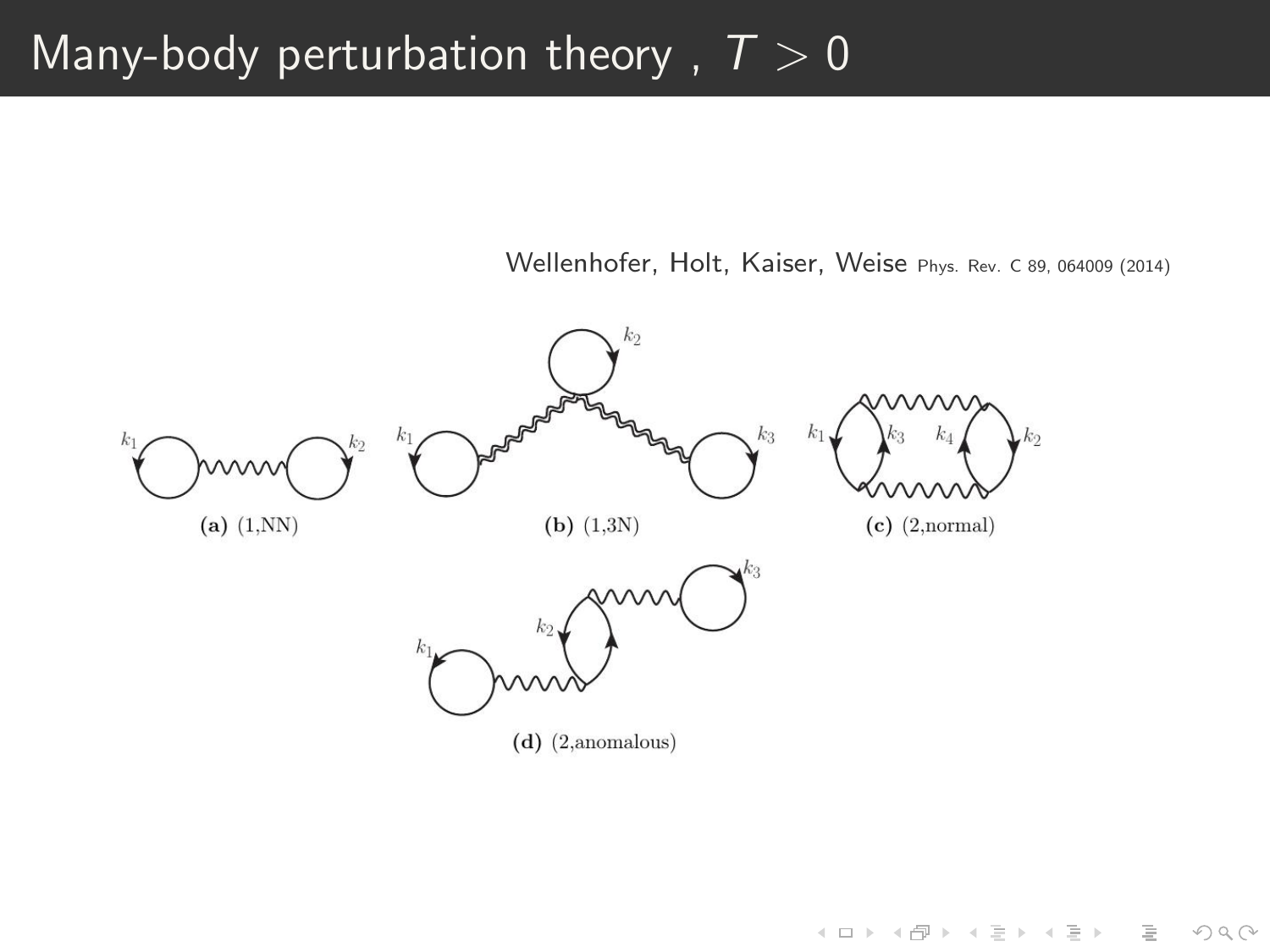# $T > 0$  EoS: Skyrme interactions and relativistic models



Rrapaj, Roggero, Holt arxiv:1510.00444 (2015)

 $\mathbf{1} \oplus \mathbf{1} \rightarrow \mathbf{1} \oplus \mathbf{1} \rightarrow \mathbf{1} \oplus \mathbf{1} \rightarrow \mathbf{1} \oplus \mathbf{1} \rightarrow \mathbf{1} \oplus \mathbf{1} \rightarrow \mathbf{1} \oplus \mathbf{1} \rightarrow \mathbf{1} \oplus \mathbf{1} \rightarrow \mathbf{1} \oplus \mathbf{1} \rightarrow \mathbf{1} \oplus \mathbf{1} \rightarrow \mathbf{1} \oplus \mathbf{1} \rightarrow \mathbf{1} \oplus \mathbf{1} \rightarrow \mathbf{1} \oplus \mathbf{1} \rightarrow \mathbf{1} \oplus \mathbf{1} \$  $\circledcirc \circledcirc \circledcirc$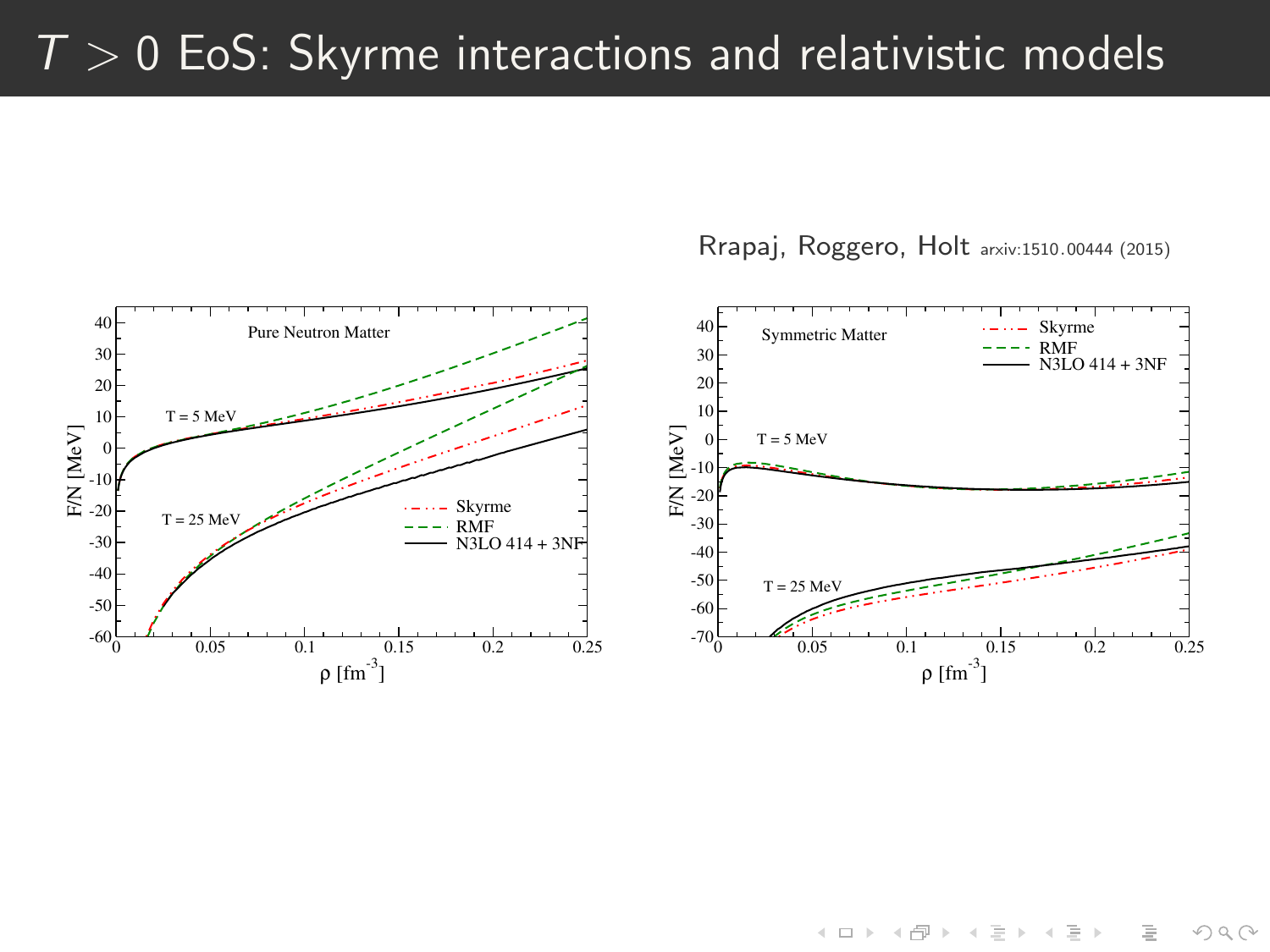# $T > 0$  EoS: Skyrme interactions and relativistic models



Rrapaj, Roggero, Holt arxiv:1510.00444 (2015)

'Qualitatively' comparable with many-body calculations

 $\mathcal{L} \equiv \mathcal{L} \equiv \mathcal{L} \equiv \mathcal{L} \equiv \mathcal{L} \equiv \mathcal{L} \equiv \mathcal{L} \equiv \mathcal{L} \equiv \mathcal{L} \equiv \mathcal{L} \equiv \mathcal{L} \equiv \mathcal{L} \equiv \mathcal{L} \equiv \mathcal{L} \equiv \mathcal{L} \equiv \mathcal{L} \equiv \mathcal{L} \equiv \mathcal{L} \equiv \mathcal{L} \equiv \mathcal{L} \equiv \mathcal{L} \equiv \mathcal{L} \equiv \mathcal{L} \equiv \mathcal{L} \equiv \mathcal{L} \equiv \mathcal{L} \equiv \mathcal{L} \equiv \mathcal{$  $OQ$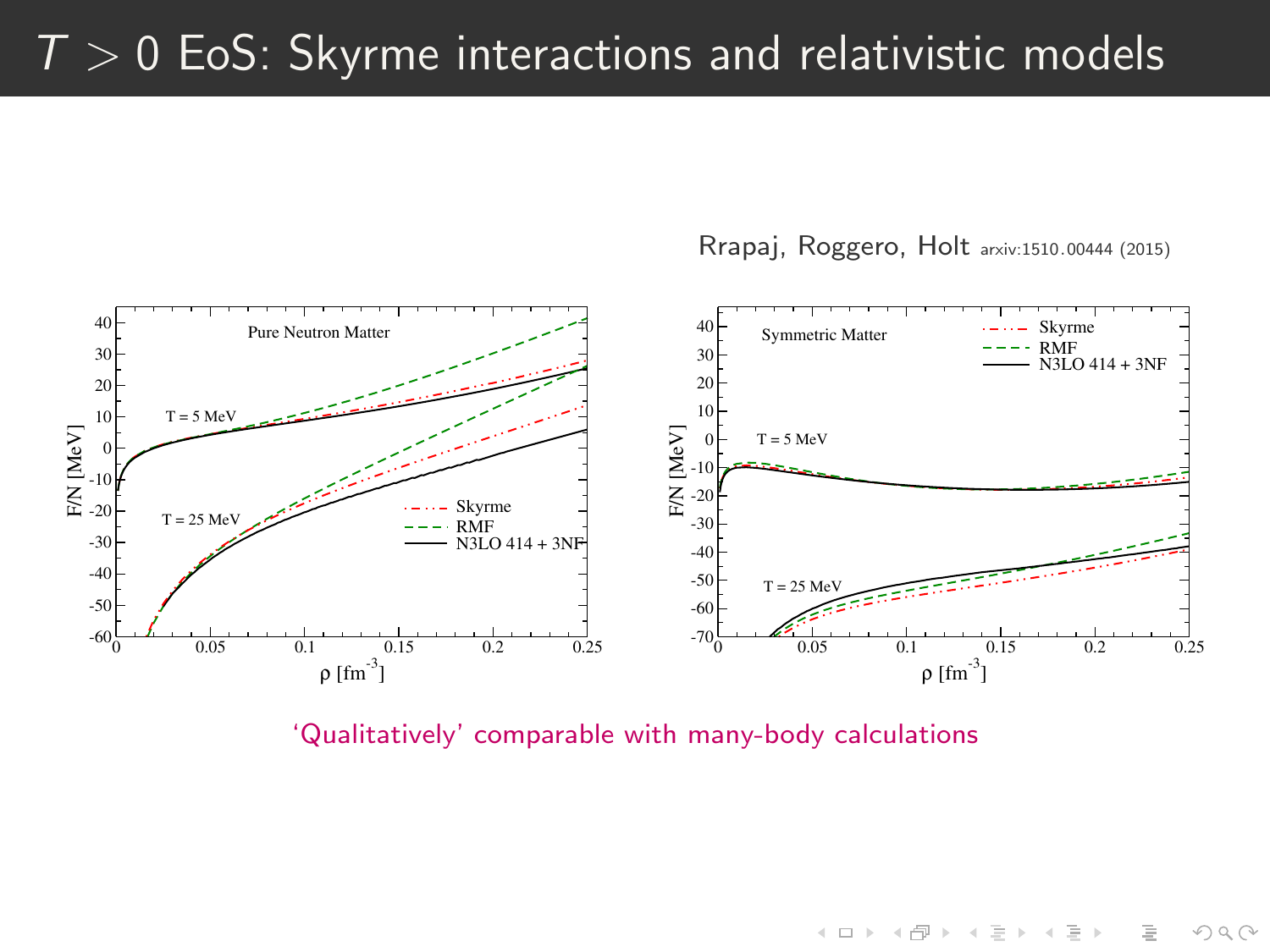# Thermal Properties

Rrapaj, Roggero, Holt arxiv:1510.00444 (2015)

 $S = const$  trajectories



Core temperature uncertain!

K ロ > K 레 > K 코 > K 코 > 트로드 > O Q O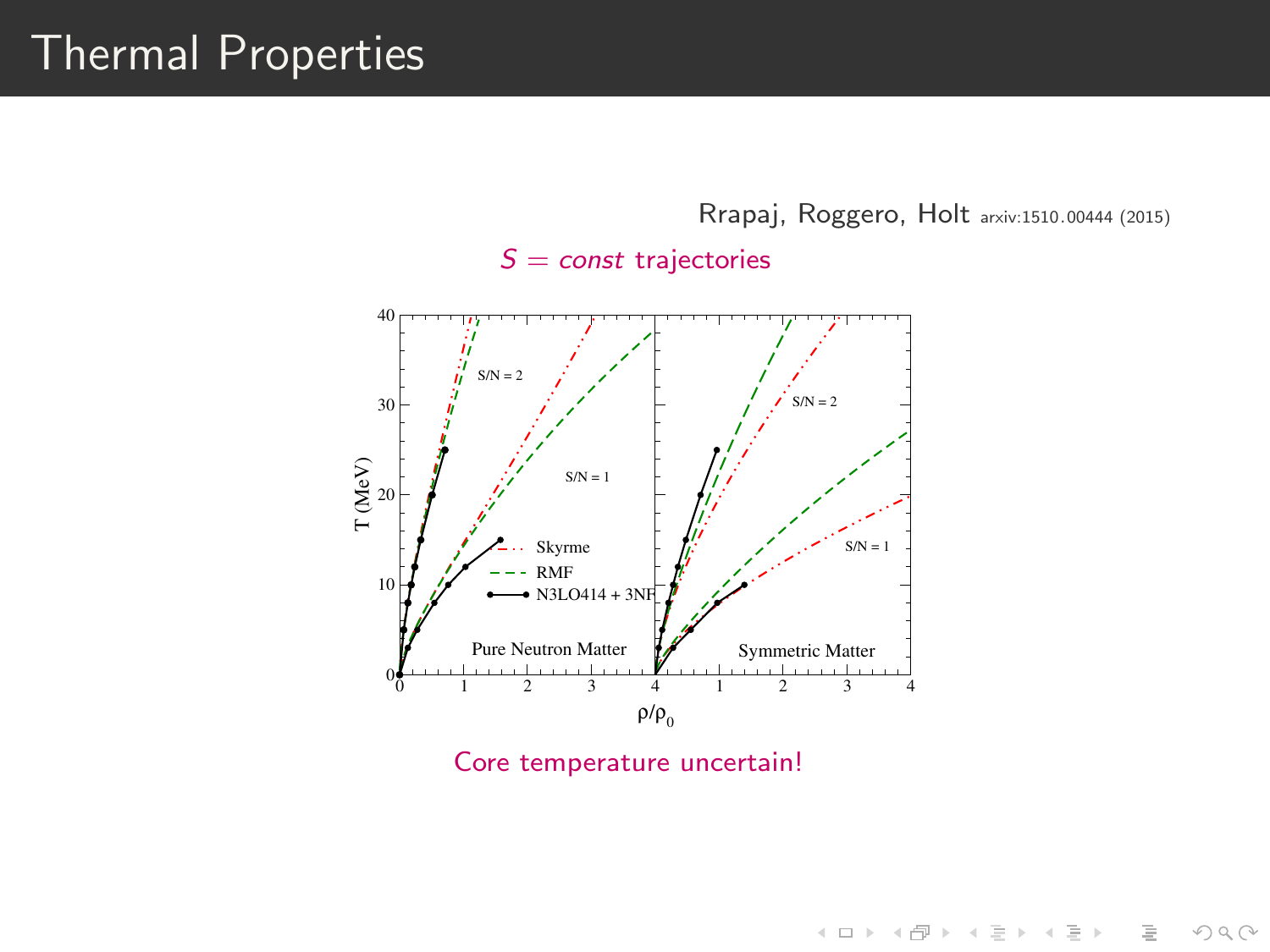# Thermal Properties

Rrapaj, Roggero, Holt arxiv:1510.00444 (2015)

 $S = const$  trajectories



Beyond mean field signature !

 $\mathcal{A} \otimes \mathcal{B} \rightarrow \mathcal{A} \otimes \mathcal{B} \rightarrow \mathcal{A} \otimes \mathcal{B} \rightarrow \mathcal{A} \otimes \mathcal{B} \rightarrow \mathcal{B}$  $\equiv$  $\circledcirc \circledcirc \circledcirc$